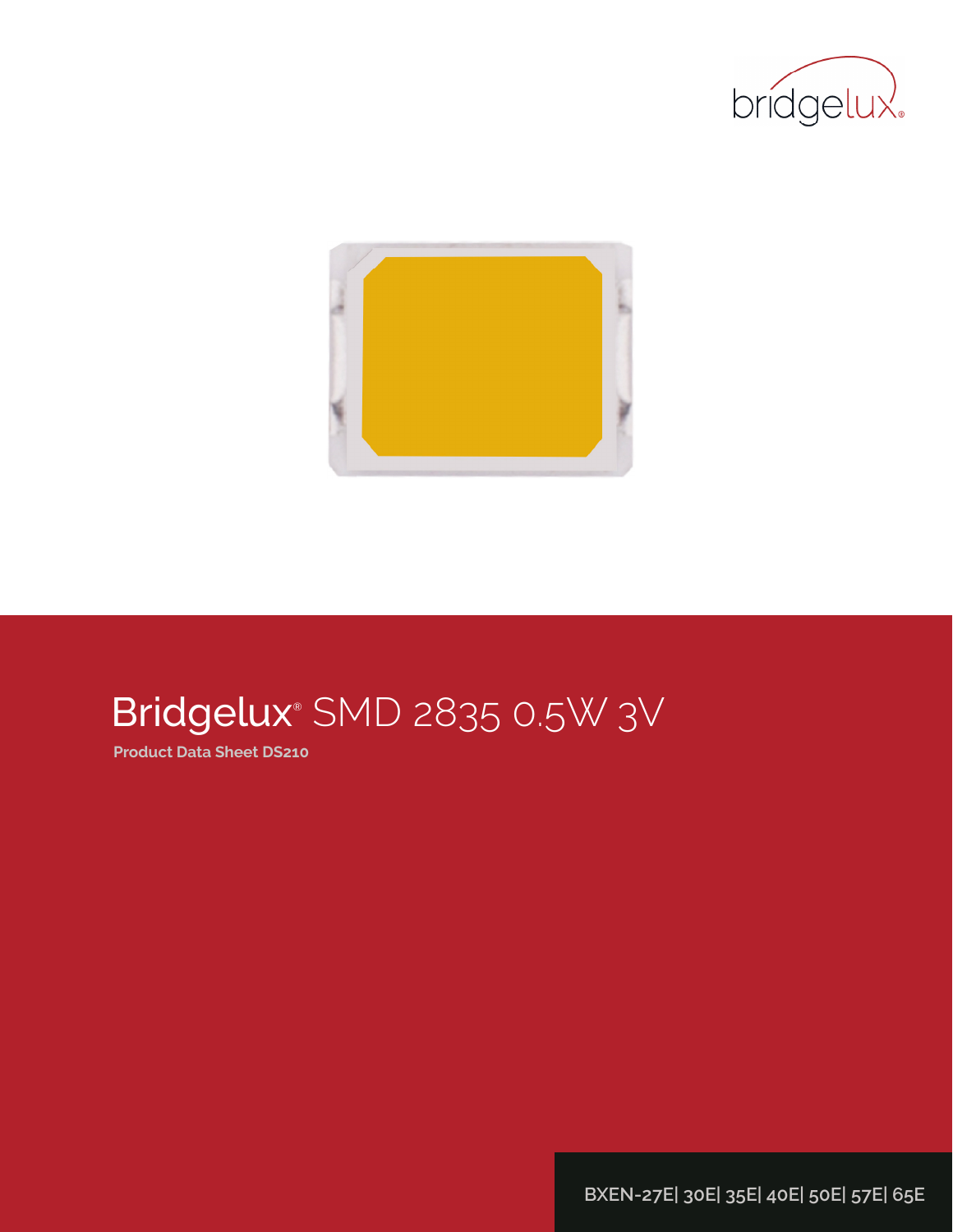# 2835  $\overline{\bigcap}$ **INS**



### Introduction

The Bridgelux SMD 2835 mid power LED is cold-color targeted, which ensures that the LEDs fall within their specified color bin at the typical application conditions of 25°C. With its broad lumen coverage and wide range of CCT options, the SMD 2835 provides unparalleled design-in flexibility for indoor and outdoor lighting applications. The SMD 2835 is ideal as a drop-in replacement for emitters with an industry standard 2.8mm x 3.5mm footprint. • Market The Sammer School Control Control Control Control Control Control Control Control Control Control Control Control Control Control Control Control Control Control Control Control Control Control Control Control Con

#### **Features**

- Industry-standard 2835 footprint
- 9 bin color control
- Cold-color targeting ensures that color is within the ANSI bin at the typical application conditions of 25°C
- Enables 3- and 5-step MacAdam ellipse custom binning kits
- RoHS compliant and lead free
- Multiple CCT configurations for a wide range of lighting applications

#### **Benefits**

- Lower operating and manufacturing cost
- Ease of design and rapid go-to-market
- Uniform, consistent white light
- Reliable and constant white point
- Compliant with environmental standards
- · Design flexibility

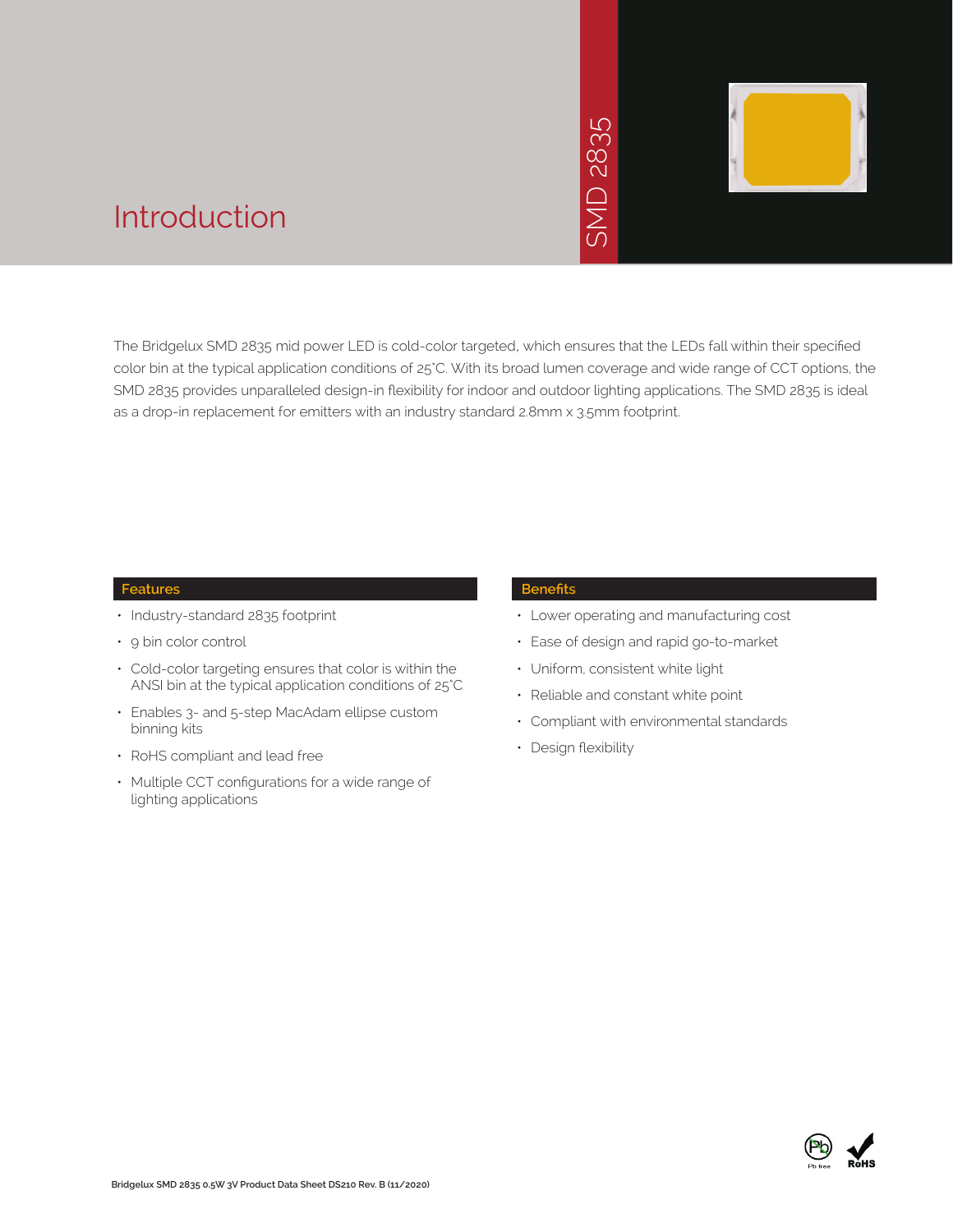### **Contents**

| Product Feature Map                         | $\overline{c}$ |
|---------------------------------------------|----------------|
| Product Nomenclature                        | $\overline{c}$ |
| <b>Product Test Conditions</b>              | $\overline{c}$ |
| <b>Product Selection Guide</b>              | 3              |
| Performance at Commonly Used Drive Currents | $\overline{4}$ |
| <b>Electrical Characteristics</b>           | 5              |
| Absolute Maximum Ratings                    | 6              |
| <b>Product Bin Definitions</b>              | 7              |
| Performance Curves                          | 10             |
| <b>Typical Radiation Pattern</b>            | 13             |
| Typical Color Spectrum                      | 14             |
| <b>Mechanical Dimensions</b>                | 15             |
| Reliability                                 | 16             |
| <b>Reflow Characteristics</b>               | 17             |
| Packaging                                   | 18             |
| Design Resources                            | 20             |
| Precautions                                 | 20             |
| <b>Disclaimers</b>                          | 20             |
| About Bridgelux                             | 21             |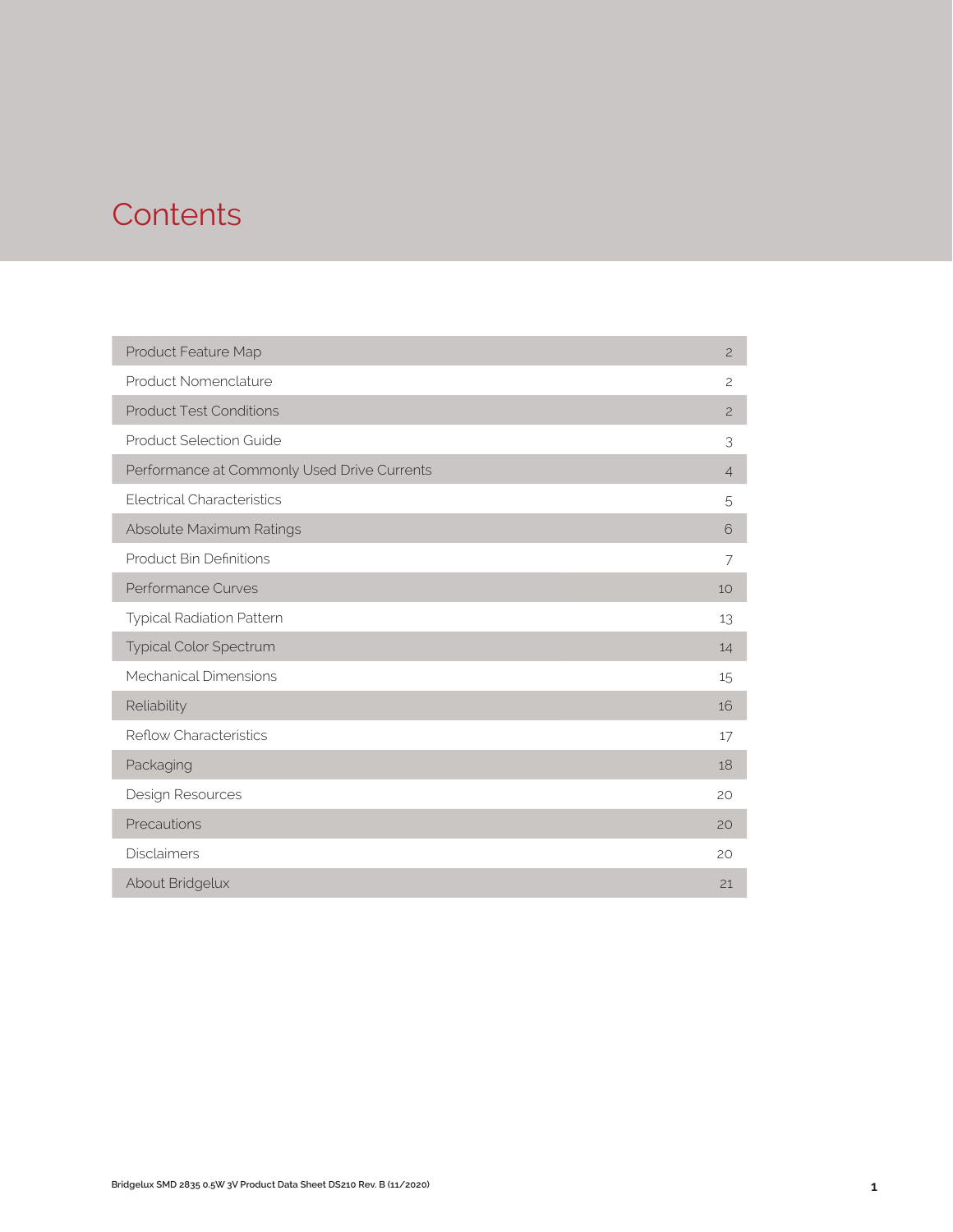### Product Feature Map

Bridgelux SMD LED products come in industry standard package sizes and follow ANSI binning standards. These LEDs are optimized for cost and performance, helping to ensure highly competitive system lumen per dollar performance while addressing the stringent efficacy and reliability standards required for modern lighting applications.





#### **Product Test Conditions**

Bridgelux SMD 2835 LEDs are tested and binned with a 10ms pulse of 150mA at T<sub>j</sub> (junction temperature)=T<sub>sp</sub> (solder point temperature) =25°C. Forward voltage and luminous flux are binned at a T<sub>j</sub>-T<sub>sp</sub>=25°C.while color is cold targeted at a T<sub>sp</sub> of 25°C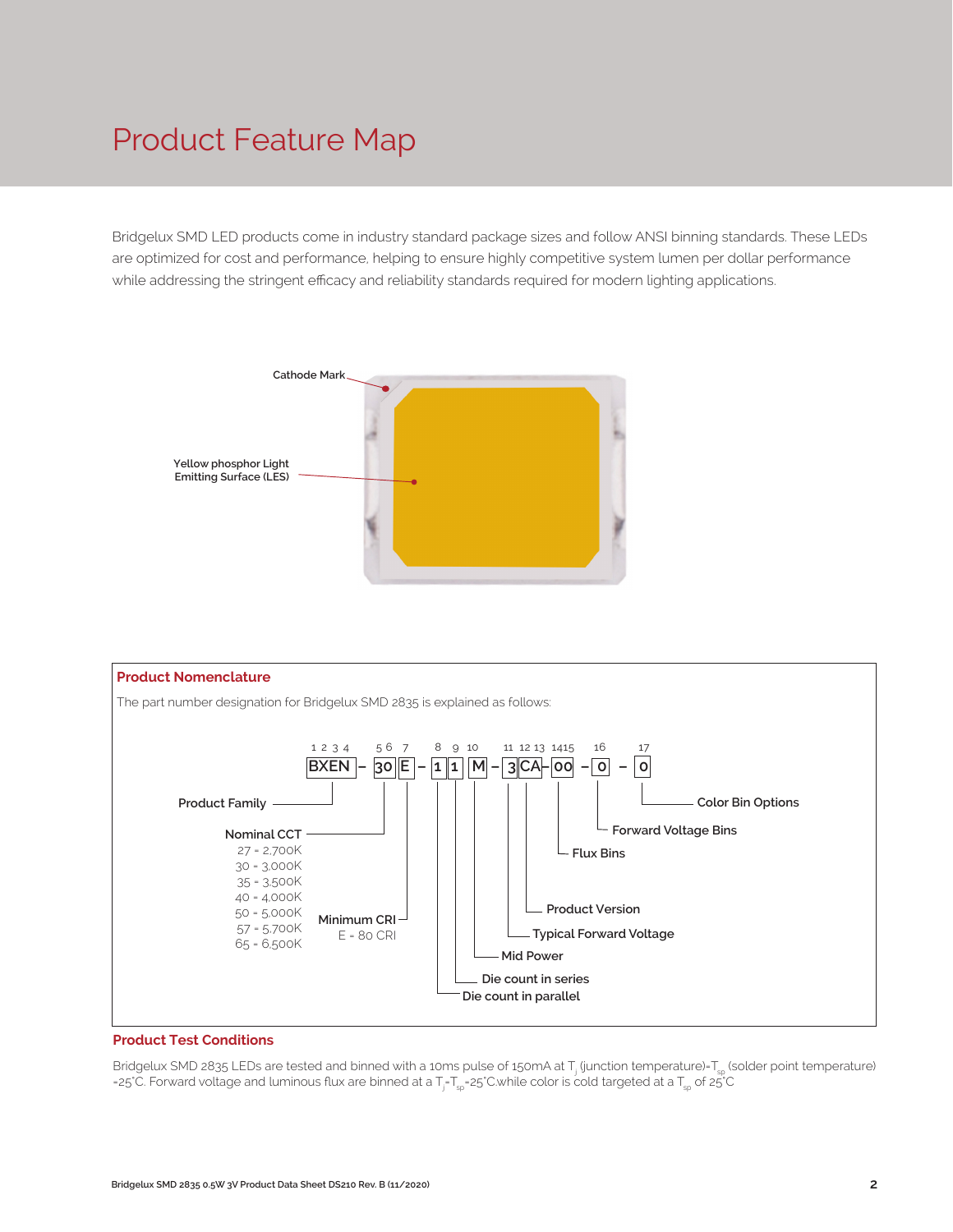### Product Selection Guide

The following product configurations are available:

| Part Number <sup>1,6</sup> | Nominal CCT <sup>2</sup><br>(K) | CRI3.5 | Nominal<br><b>Drive Current</b> | Forward Voltage <sup>4.5</sup><br>(V) |                |            | <b>Typical Pulsed</b> | <b>Typical Power</b> | <b>Typical Efficacy</b> |
|----------------------------|---------------------------------|--------|---------------------------------|---------------------------------------|----------------|------------|-----------------------|----------------------|-------------------------|
|                            |                                 |        | (mA)                            | Min                                   | <b>Typical</b> | <b>Max</b> | Flux $(lm)^{4.5}$     | (W)                  | $\frac{1}{2}$           |
| BXEN-27E-11M-3CA-00-0-0    | 2700                            | 80     | 150                             | 2.8                                   | 3.0            | 3.2        | 68                    | 0.5                  | 151                     |
| BXEN-30E-11M-3CA-00-0-0    | 3000                            | 80     | 150                             | 2.8                                   | 3.0            | 3.2        | 71                    | 0.5                  | 158                     |
| BXEN-35E-11M-3CA-00-0-0    | 3500                            | 80     | 150                             | 2.8                                   | 3.0            | 3.2        | 72                    | 0.5                  | 160                     |
| BXEN-40E-11M-3CA-00-0-0    | 4000                            | 80     | 150                             | 2.8                                   | 3.0            | 3.2        | 77                    | 0.5                  | 171                     |
| BXEN-50E-11M-3CA-00-0-0    | 5000                            | 80     | 150                             | 2.8                                   | 3.0            | 3.2        | 77                    | 0.5                  | 171                     |
| BXEN-57E-11M-3CA-00-0-0    | 5700                            | 80     | 150                             | 2.8                                   | 3.0            | 3.2        | 77                    | 0.5                  | 171                     |
| BXEN-65E-11M-3CA-00-0-0    | 6500                            | 80     | 150                             | 2.8                                   | 3.0            | 3.2        | 76                    | 0.5                  | 169                     |

#### **Table 1:** Selection Guide, Pulsed Measurement Data at 150mA (T<sub>j</sub>=T<sub>sp</sub>=25°C)

| <b>Table 2:</b> Selection Guide, Pulsed Test Performance $(T_{\rm SD} = 85^{\circ}C)^{78}$ |  |  |  |
|--------------------------------------------------------------------------------------------|--|--|--|
|--------------------------------------------------------------------------------------------|--|--|--|

| Part Number <sup>1,6</sup> | Nominal CCT <sup>2</sup><br>CRI3.5 |    | <b>Nominal Drive</b><br>Current | <b>Forward Voltage<sup>5</sup></b><br>(V) |                |            | <b>Typical Pulsed</b>  | <b>Typical Power</b> | <b>Typical Efficacy</b> |
|----------------------------|------------------------------------|----|---------------------------------|-------------------------------------------|----------------|------------|------------------------|----------------------|-------------------------|
|                            | (K)                                |    | (mA)                            | <b>Min</b>                                | <b>Typical</b> | <b>Max</b> | Flux (lm) <sup>5</sup> | (W)                  | (lm/W)                  |
| BXEN-27E-11M-3CA-00-0-0    | 2700                               | 80 | 150                             | 2.7                                       | 2.9            | 3.1        | 60                     | 0.5                  | 135                     |
| BXEN-30E-11M-3CA-00-0-0    | 3000                               | 80 | 150                             | 2.7                                       | 2.9            | 3.1        | 63                     | 0.5                  | 141                     |
| BXEN-35E-11M-3CA-00-0-0    | 3500                               | 80 | 150                             | 2.7                                       | 2.9            | 3.1        | 64                     | 0.5                  | 143                     |
| BXEN-40E-11M-3CA-00-0-0    | 4000                               | 80 | 150                             | 2.7                                       | 2.9            | 3.1        | 68                     | 0.5                  | 153                     |
| BXEN-50E-11M-3CA-00-0-0    | 5000                               | 80 | 150                             | 2.7                                       | 2.9            | 3.1        | 68                     | 0.5                  | 153                     |
| BXEN-57E-11M-3CA-00-0-0    | 5700                               | 80 | 150                             | 2.7                                       | 2.9            | 3.1        | 68                     | 0.5                  | 153                     |
| BXEN-65E-11M-3CA-00-0-0    | 6500                               | 80 | 150                             | 2.7                                       | 2.9            | 3.1        | 68                     | 0.5                  | 151                     |

Notes for Tables 1 & 2:

1. The last 6 characters (including hyphens '-') refer to flux bins, forward voltage bins, and color bin options, respectively. "00-0-0" denotes the full distribution of flux, forward voltage, and 7 SDCM color.

 Example: BXEN-30E-11M-3CA-00-0-0 refers to the full distribution of flux, forward voltage, and color within a 3000K 7-step ANSI standard chromaticity region with a minimum of 80CRI, 1x1 die configuration, mid power, 3.0V typical forward voltage.

2. Product CCT is cold targeted at Tsp = 25°C. Nominal CCT as defined by ANSI C78.377-2011.

3. Listed CRIs are minimum values and include test tolerance.

4. Products tested under pulsed condition (10ms pulse width) at nominal drive current where Tj-Tsp-25°C.

5. Bridgelux maintains a ±7.5% tolerance on luminous flux measurements, ±0.1V tolerance on forward voltage measurements, and ±2 tolerance on CRI measurements for the SMD 2835.

6. Refer to Table 6 and Table 7 for Bridgelux SMD 2835 Luminous Flux Binning and Forward Voltage Binning information.

7. Typical pulsed test performance values are provided as reference only and are not a guarantee of performance.

8. Typical performance is estimated based on operation under pulsed current with LED emitter mounted onto a heat sink with thermal interface material and the solder point temperature maintained at 25°C. Based on Bridgelux test setup, values may vary depending on the thermal design of the luminaire and/or the exposed environment to which the product is subjected.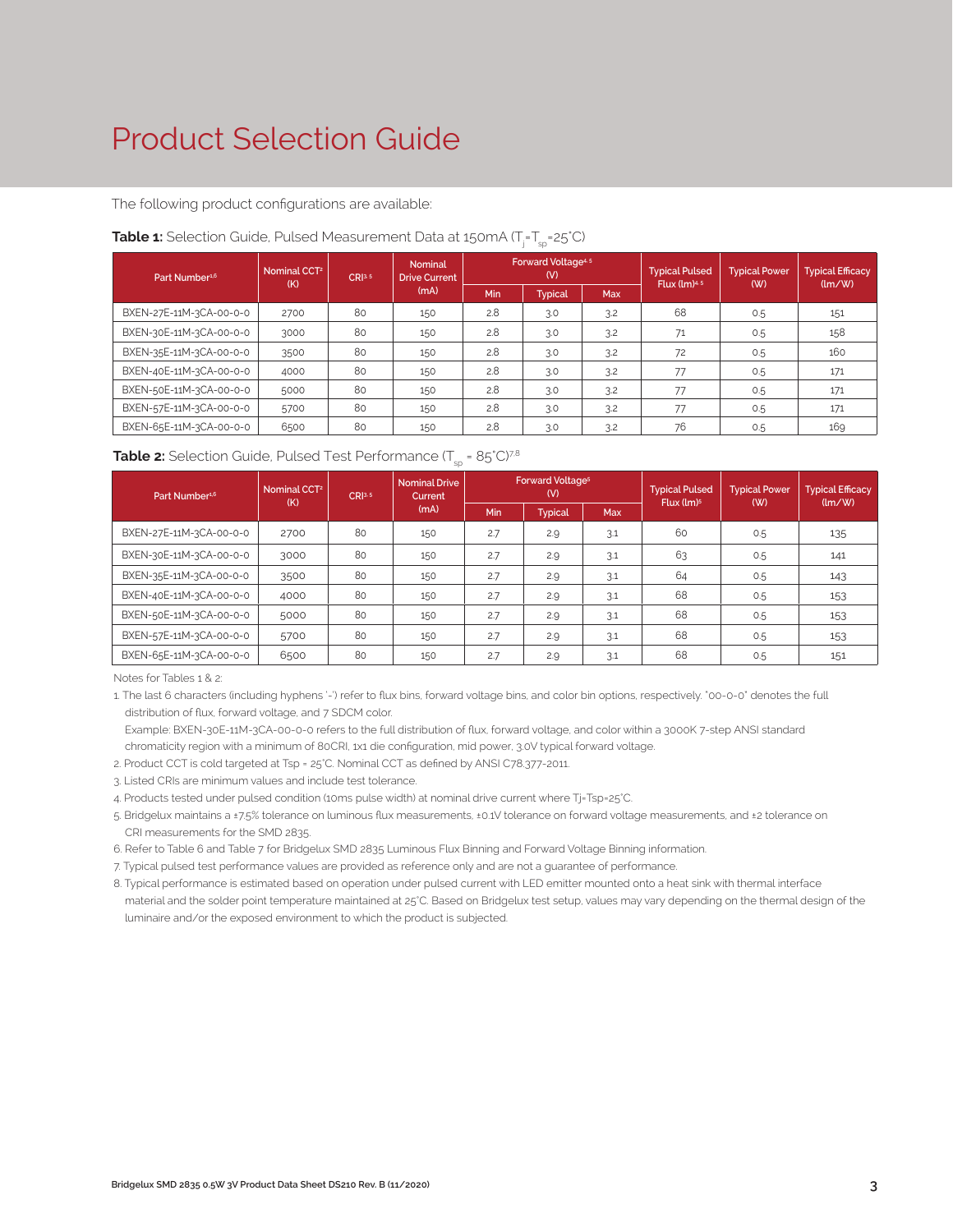### Performance at Commonly Used Drive Currents

SMD 2835 LEDs are tested to the specifications shown using the nominal drive currents in Table 1. SMD 2835 may also be driven at other drive currents dependent on specific application design requirements. The performance at any drive current can be derived from the current vs. voltage characteristics shown in Figure 2 and the relative luminous flux vs. current characteristics shown in Figure 3. The performance at commonly used drive currents is summarized in Table 3.

| <b>Part Number</b>      | <b>CRI</b> | <b>Drive</b><br>Current <sup>1</sup><br>(mA) | Typical V.<br>$T_{\rm so}$ = 25°C<br>$\mathbf{W}$ | <b>Typical Power</b><br>$T_{\rm sn}$ = 25°C<br>(W) | <b>Typical Pulsed</b><br>Flux <sup>2</sup><br>$T_{\rm SD} = 25^{\circ}C$<br>(lm) | <b>Typical</b><br>DC Flux <sup>3</sup><br>$T_{\text{m}} = 85^{\circ}C$<br>(lm) | <b>Typical</b><br><b>Efficacy</b><br>$T_{\dots} = 25^{\circ}C$<br>$(\mathbf{Im}/\mathbf{W})$ |
|-------------------------|------------|----------------------------------------------|---------------------------------------------------|----------------------------------------------------|----------------------------------------------------------------------------------|--------------------------------------------------------------------------------|----------------------------------------------------------------------------------------------|
|                         |            | 30                                           | 2.69                                              | 0.1                                                | 14.7                                                                             | 14                                                                             | 183                                                                                          |
|                         |            | 42                                           | 2.74                                              | 0.1                                                | 20.5                                                                             | 17                                                                             | 178                                                                                          |
|                         | 80         | 60                                           | 2.78                                              | 0.2                                                | 28.9                                                                             | 25                                                                             | 173                                                                                          |
| BXEN-27E-11M-3CA-00-0-0 |            | 90                                           | 2.86                                              | 0.3                                                | 42.5                                                                             | 36                                                                             | 165                                                                                          |
|                         |            | 120                                          | 2.93                                              | 0.4                                                | 55.4                                                                             | 46                                                                             | 157                                                                                          |
|                         |            | 150                                          | 3.00                                              | 0.5                                                | 68.0                                                                             | 60                                                                             | 151                                                                                          |
|                         |            | 30                                           | 2.69                                              | 0.1                                                | 15.4                                                                             | 14                                                                             | 191                                                                                          |
|                         |            | 42                                           | 2.74                                              | 0.1                                                | 21.6                                                                             | 18                                                                             | 188                                                                                          |
| BXEN-30E-11M-3CA-00-0-0 | 80         | 60                                           | 2.78                                              | 0.2                                                | 30.2                                                                             | 26                                                                             | 181                                                                                          |
|                         |            | 90                                           | 2.86                                              | 0.3                                                | 44.3                                                                             | 38                                                                             | 172                                                                                          |
|                         |            | 120                                          | 2.93                                              | 0.4                                                | 57.8                                                                             | 48                                                                             | 164                                                                                          |
|                         |            | 150                                          | 3.00                                              | 0.5                                                | 71.0                                                                             | 63                                                                             | 158                                                                                          |
|                         |            | 30                                           | 2.69                                              | 0.1                                                | 15.6                                                                             | 15                                                                             | 193                                                                                          |
|                         |            | 42                                           | 2.74                                              | 0.1                                                | 21.6                                                                             | 18                                                                             | 188                                                                                          |
| BXEN-35E-11M-3CA-00-0-0 | 80         | 60                                           | 2.78                                              | 0.2                                                | 30.6                                                                             | 26                                                                             | 183                                                                                          |
|                         |            | 90                                           | 2.86                                              | 0.3                                                | 45.0                                                                             | 38                                                                             | 175                                                                                          |
|                         |            | 120                                          | 2.93                                              | 0.4                                                | 58.6                                                                             | 49                                                                             | 167                                                                                          |
|                         |            | 150                                          | 3.00                                              | 0.5                                                | 72.0                                                                             | 64                                                                             | 160                                                                                          |
|                         | 80         | 30                                           | 2.69                                              | 0.1                                                | 16.7                                                                             | 16                                                                             | 207                                                                                          |
|                         |            | 42                                           | 2.74                                              | 0.1                                                | 23.2                                                                             | 19                                                                             | 201                                                                                          |
| BXEN-40E-11M-3CA-00-0-0 |            | 60                                           | 2.78                                              | 0.2                                                | 32.7                                                                             | 28                                                                             | 196                                                                                          |
|                         |            | 90                                           | 2.86                                              | 0.3                                                | 48.1                                                                             | 41                                                                             | 187                                                                                          |
|                         |            | 120                                          | 2.93                                              | 0.4                                                | 62.7                                                                             | 53                                                                             | 178                                                                                          |
|                         |            | 150                                          | 3.00                                              | 0.5                                                | 77.0                                                                             | 68                                                                             | 171                                                                                          |
|                         |            | 30                                           | 2.69                                              | 0.1                                                | 16.7                                                                             | 16                                                                             | 207                                                                                          |
|                         |            | 42                                           | 2.74                                              | 0.1                                                | 23.2                                                                             | 19                                                                             | 201                                                                                          |
| BXEN-50E-11M-3CA-00-0-0 | 80         | 60                                           | 2.78                                              | 0.2                                                | 32.7                                                                             | 28                                                                             | 196                                                                                          |
|                         |            | 90                                           | 2.86                                              | 0.3                                                | 48.1                                                                             | 41                                                                             | 187                                                                                          |
|                         |            | 120                                          | 2.93                                              | 0.4                                                | 62.7                                                                             | 53                                                                             | 178                                                                                          |
|                         |            | 150                                          | 3.00                                              | 0.5                                                | 77.0                                                                             | 68                                                                             | 171                                                                                          |
|                         |            | 30                                           | 2.69                                              | 0.1                                                | 16.7                                                                             | 16                                                                             | 207                                                                                          |
|                         |            | 42                                           | 2.74                                              | 0.1                                                | 23.2                                                                             | 19                                                                             | 201                                                                                          |
| BXEN-57E-11M-3CA-00-0-0 | 80         | 60                                           | 2.78                                              | 0.2                                                | 32.7                                                                             | 28                                                                             | 196                                                                                          |
|                         |            | 90                                           | 2.86                                              | 0.3                                                | 48.1                                                                             | 41                                                                             | 187                                                                                          |
|                         |            | 120                                          | 2.93                                              | 0.4                                                | 62.7                                                                             | 53                                                                             | 178                                                                                          |
|                         |            | 150                                          | 3.00                                              | 0.5                                                | 77.0                                                                             | 68                                                                             | 171                                                                                          |
|                         |            | 30                                           | 2.69                                              | 0.1                                                | 16.5                                                                             | 15                                                                             | 204                                                                                          |
|                         |            | 42                                           | 2.74                                              | 0.1                                                | 22.9                                                                             | 19                                                                             | 199                                                                                          |
| BXEN-65E-11M-3CA-00-0-0 | 80         | 60                                           | 2.78                                              | 0.2                                                | 32.3                                                                             | 28                                                                             | 194                                                                                          |
|                         |            | 90                                           | 2.86                                              | 0.3                                                | 47.5                                                                             | 40                                                                             | 184                                                                                          |
|                         |            | 120                                          | 2.93                                              | 0.4                                                | 61.9                                                                             | 52                                                                             | 176                                                                                          |
|                         |            | 150                                          | 3.00                                              | 0.5                                                | 76.0                                                                             | 68                                                                             | 169                                                                                          |

Notes for Tables 3:

1. Alternate drive currents in Table 3 are provided for reference only and are not a guarantee of performance.

2. Bridgelux maintains a ± 7.5% tolerance on flux measurements.

3. Typical stabilized DC performance values are provided as reference only and are not a guarantee of performance.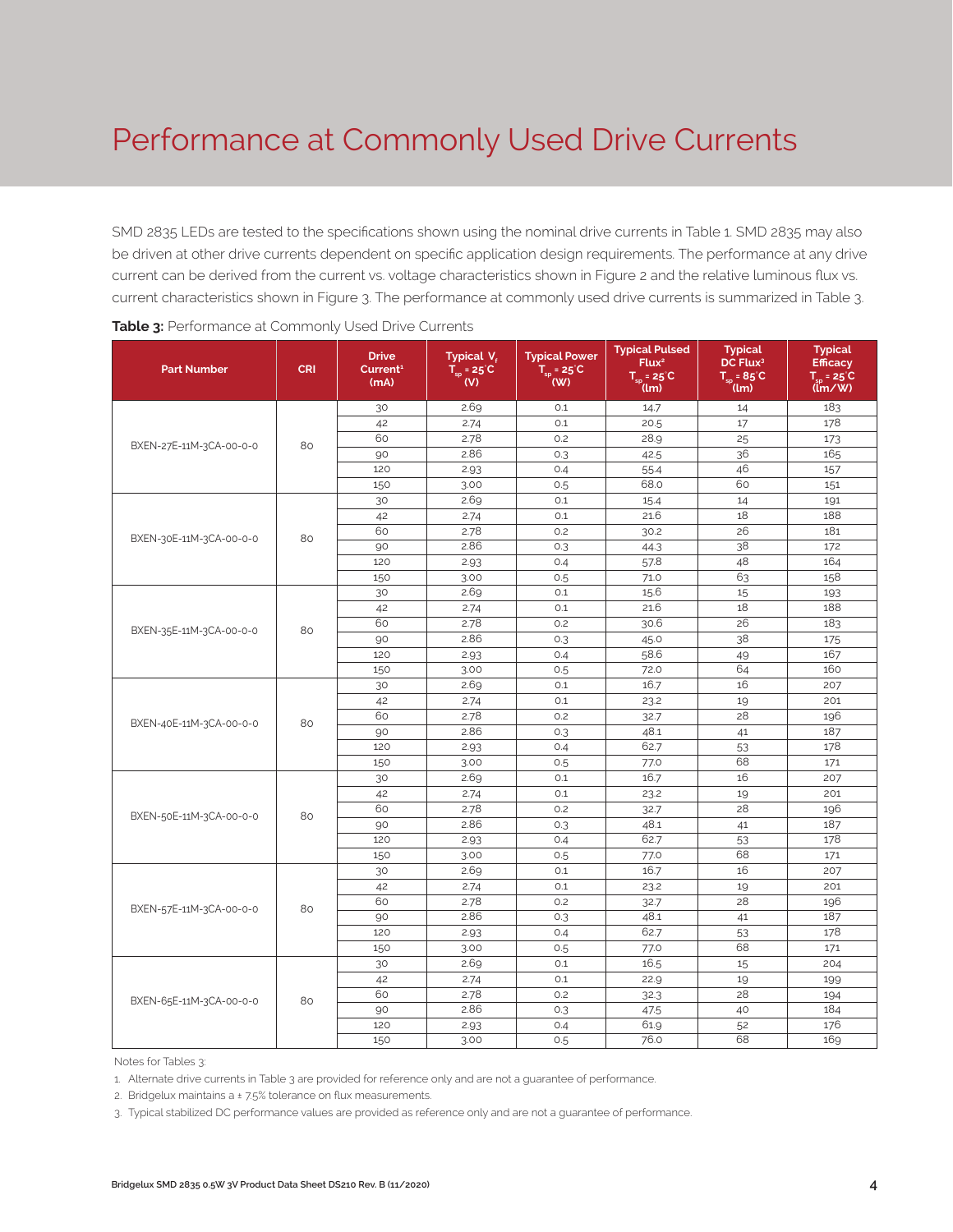## Electrical Characteristics

#### **Table 4:** Electrical Characteristics

|                          | <b>Drive Current</b> | <b>Forward Voltage</b><br>$(V)^{2,3}$ |                |                | <b>Typical</b><br><b>Temperature</b><br><b>Coefficient</b>  | <b>Typical</b><br><b>Thermal</b><br><b>Resistance</b>                |  |
|--------------------------|----------------------|---------------------------------------|----------------|----------------|-------------------------------------------------------------|----------------------------------------------------------------------|--|
| Part Number <sup>1</sup> | (mA)                 | <b>Minimum</b>                        | <b>Typical</b> | <b>Maximum</b> | of Forward<br>Voltage<br>$\Delta V \sim \Delta T$<br>(mV/C) | <b>Junction</b><br>to Solder Point <sup>4</sup><br>$R_{j-sp}$ (°C/W) |  |
| BXEN-XXX-11M-3CA-00-0-0  | 150                  | 2.8                                   | 3.0            | 3.2            | $-1.35$                                                     | 24                                                                   |  |

Notes for Tables 4:

1. The last 6 characters (including hyphens '-') refer to flux bins, forward voltage bins, and color bin options, respectively. "00-0-0" denotes the full distribution of flux, forward voltage, and 7 SDCM color.

 Example: BXEN-30E-11M-3CA-00-0-0 refers to the full distribution of flux, forward voltage, and color within a 3000K 7-step ANSI standard chromaticity region with a minimum of 80CRI, 1x1 die configuration, mid power, 3.0V typical forward voltage.

2. Bridgelux maintains a tolerance of ± 0.1V on forward voltage measurements. Voltage minimum and maximum values at the nominal drive current are guaranteed by 100% test.

3. Products tested under pulsed condition (10ms pulse width) at nominal drive current where Tsp = 25°C.

4. Thermal resistance value was calculated using total electrical input power; optical power was not subtracted from input power.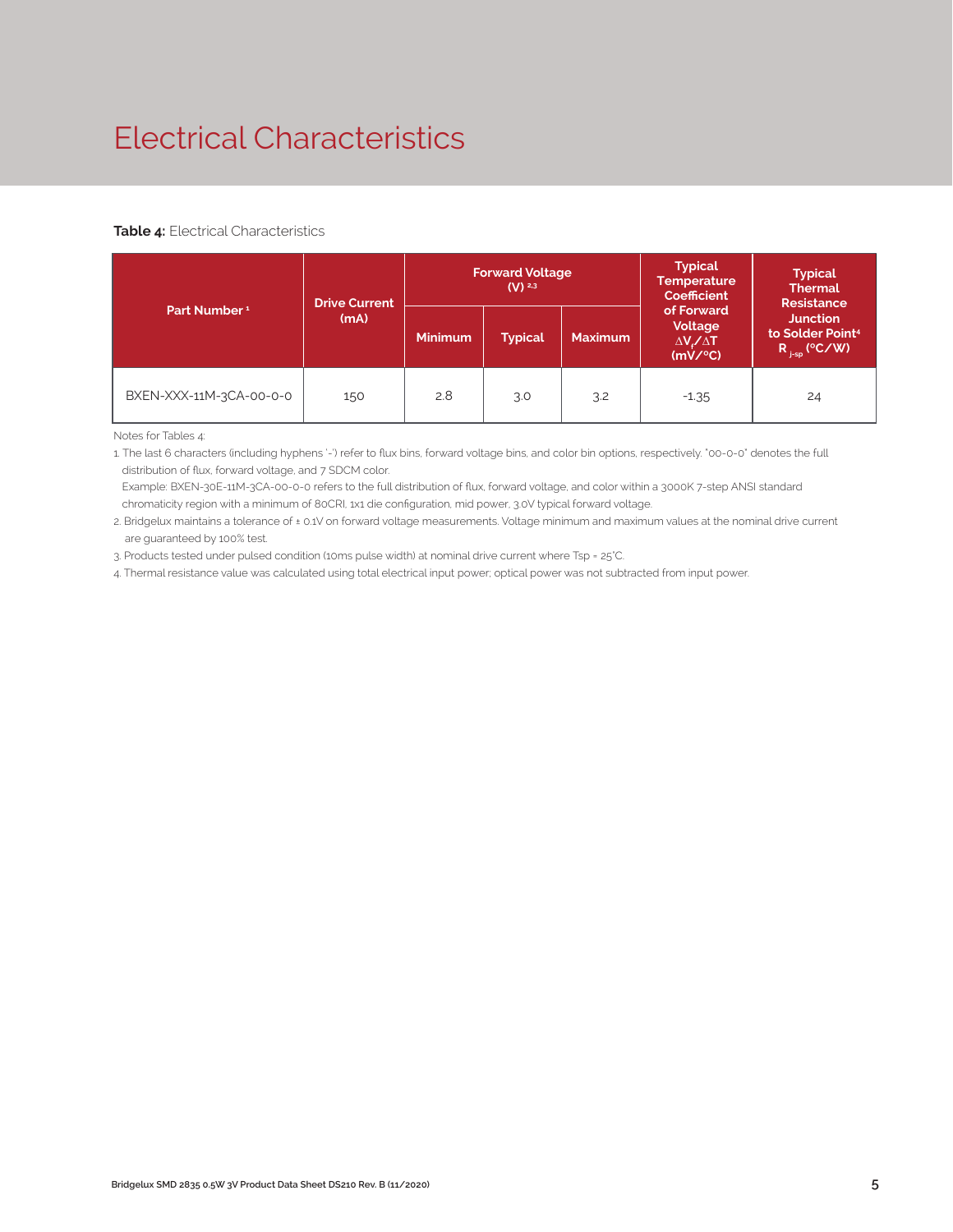# Absolute Maximum Ratings

#### **Table 5:** Maximum Ratings

| Parameter                                             | Maximum Rating                                  |  |  |
|-------------------------------------------------------|-------------------------------------------------|--|--|
| LED Junction Temperature (T <sub>i</sub> )            | $125^{\circ}$ C                                 |  |  |
| Storage Temperature                                   | $-40^{\circ}$ C to $+105^{\circ}$ C             |  |  |
| Operating Solder Point Temperature (T <sub>SD</sub> ) | $-40^{\circ}$ C to $+105^{\circ}$ C             |  |  |
| <b>Soldering Temperature</b>                          | 260°C or lower for a maximum of 10 seconds      |  |  |
| Maximum Drive Current                                 | 240 <sub>m</sub> A                              |  |  |
| Maximum Peak Pulsed Forward Current <sup>1</sup>      | 360 <sub>m</sub> A                              |  |  |
| Maximum Reverse Voltage <sup>2</sup>                  |                                                 |  |  |
| Moisture Sensitivity Rating                           | MSL <sub>3</sub>                                |  |  |
| Electrostatic Discharge                               | 2kV HBM, JEDEC-JS-001-HBM and JEDEC-JS-001-2012 |  |  |

Notes for Tables 5:

1. Bridgelux recommends a maximum duty cycle of 10% and pulse width of 10 ms when operating LED SMD at maximum peak pulsed current specified. Maximum peak pulsed current indicate values where LED SMD can be driven without catastrophic failures.

2. Light emitting diodes are not designed to be driven in reverse voltage and will not produce light under this condition. no rating is provided.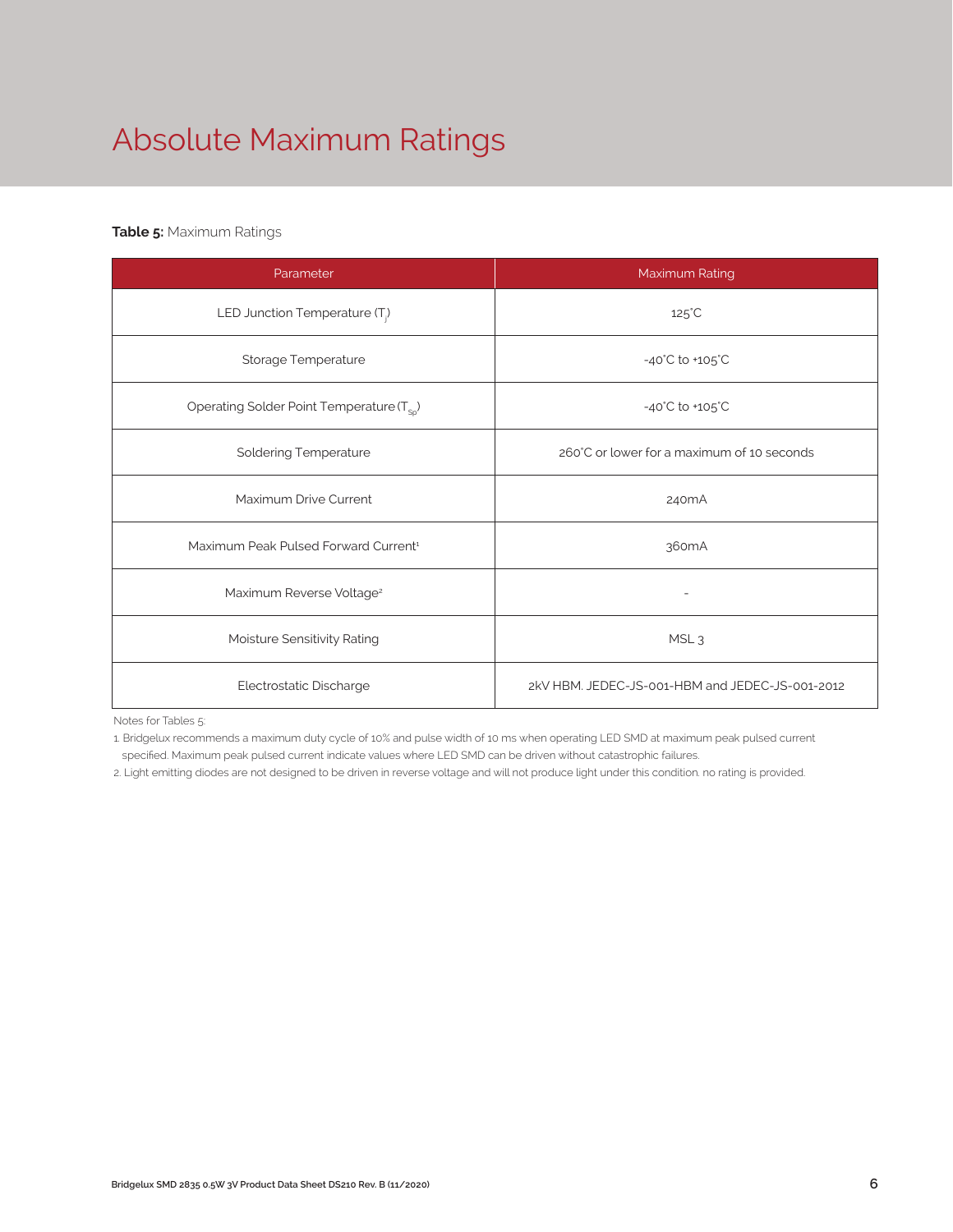## Product Bin Definitions

Table 6 lists the standard photometric luminous flux bins for Bridgelux SMD 2835 LEDs. Although several bins are listed, product availability in a particular bin varies by production run and by product performance. Not all bins are available in all CCTs.

| <b>Table 6:</b> Luminous Flux Bin Definitions at 150mA, T <sub>sp</sub> =25°C |  |
|-------------------------------------------------------------------------------|--|
|-------------------------------------------------------------------------------|--|

| <b>Bin Code</b> | <b>Minimum</b> | <b>Maximum</b> | <b>Unit</b> | <b>Condition</b> |
|-----------------|----------------|----------------|-------------|------------------|
| 2C              | 60             | 65             |             |                  |
| 2D              | 65             | 70             |             |                  |
| 2E              | 70             | 75             | lm          | $I_F = 150mA$    |
| 2F              | 75             | 80             |             |                  |
| 2G              | 80             | 85             |             |                  |

Note for Tables 6:

1. Bridgelux maintains a tolerance of ± 7.5% on luminous flux measurements.

#### **Table 7:** Forward Voltage Bin Definition at 150mA, T<sub>sp</sub>=25°C

| <b>Bin Code</b> | Minimum | <b>Maximum</b> | <b>Unit</b> | <b>Condition</b> |
|-----------------|---------|----------------|-------------|------------------|
|                 | 2.8     | 2.9            |             |                  |
| B               | 2.9     | 3.0            |             |                  |
|                 | 3.0     | 3.1            |             |                  |
|                 | 3.1     | 3.2            |             | $I_F = 150mA$    |
|                 | 3.2     | 3.3            |             |                  |
|                 | 3.3     | 3.4            |             |                  |

Note for Tables 7:

1. Bridgelux maintains a tolerance of ± 0.1V on forward voltage measurements.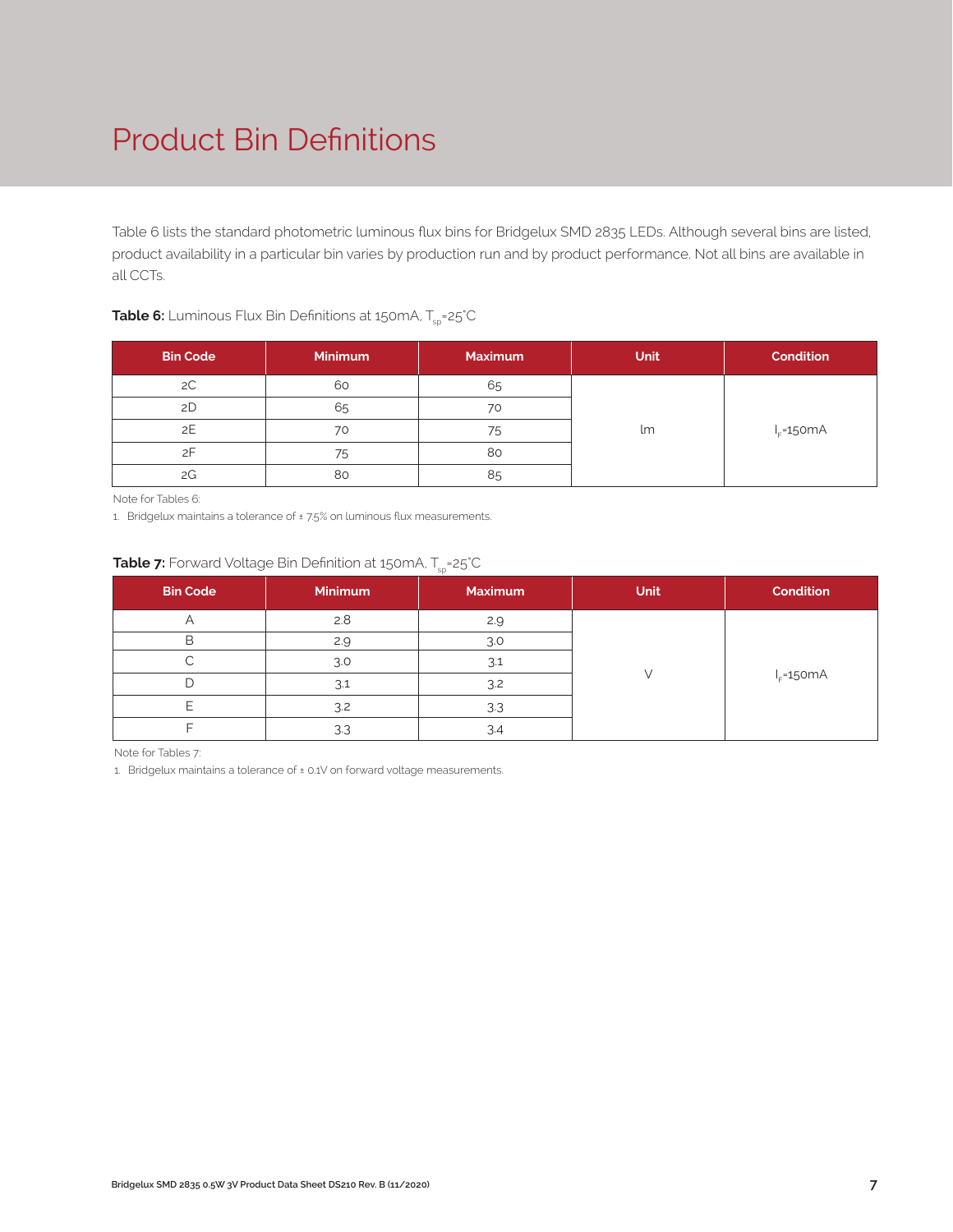### Product Bin Definitions

| <b>CCT</b> |                    | <b>Center Point</b> |        |                   |                   | <b>Ellipse</b>        |                  |
|------------|--------------------|---------------------|--------|-------------------|-------------------|-----------------------|------------------|
|            | <b>Color Space</b> | $\mathsf{x}$        | Y      | <b>Major Axis</b> | <b>Minor Axis</b> | <b>Rotation Angle</b> | <b>Color Bin</b> |
|            | 3 SDCM             | 0.4578              | 0.4101 | 0.00810           | 0.00420           | 53.70                 | $\mathbf{1}$     |
| 2700K      | 5 SDCM             | 0.4578              | 0.4101 | 0.01350           | 0.00700           | 53.70                 | 1/A/B/C/D        |
|            | 3 SDCM             | 0.4338              | 0.4030 | 0.00834           | 0.00408           | 53.22                 | $\mathbf{1}$     |
| 3000K      | 5 SDCM             | 0.4338              | 0.4030 | 0.01390           | 0.00680           | 53.22                 | 1/A/B/C/D        |
|            | 3 SDCM             | 0.4073              | 0.3917 | 0.00927           | 0.00414           | 54.00                 | $\mathbf{1}$     |
| 3500K      | 5 SDCM             | 0.4073              | 0.3917 | 0.01545           | 0.00690           | 54.00                 | 1/A/B/C/D        |
|            | 3 SDCM             | 0.3818              | 0.3797 | 0.00939           | 0.00402           | 53.72                 | $\mathbf{1}$     |
| 4000K      | 5 SDCM             | 0.3818              | 0.3797 | 0.01565           | 0.00670           | 53.72                 | 1/A/B/C/D        |
|            | 3 SDCM             | 0.3447              | 0.3553 | 0.00822           | 0.00354           | 59.62                 | $\mathbf{1}$     |
| 5000K      | 5 SDCM             | 0.3447              | 0.3553 | 0.01370           | 0.00590           | 59.62                 | 1/A/B/C/D        |
|            | 3 SDCM             | 0.3287              | 0.3417 | 0.00746           | 0.00320           | 59.09                 | 1                |
| 5700K      | 5 SDCM             | 0.3287              | 0.3417 | 0.01243           | 0.00533           | 59.09                 | 1/A/B/C/D        |
|            | 3 SDCM             | 0.3123              | 0.3282 | 0.00669           | 0.00285           | 58.57                 | 1                |
| 6500K      | 5 SDCM             | 0.3123              | 0.3282 | 0.01115           | 0.00475           | 58.57                 | 1/A/B/C/D        |

**Table 8:** 3- and 5-step MacAdam Ellipse Color Bin Definitions

| <b>Point</b> | <b>2700K</b> |        | 3000K  |        | 3500K  |        | 4000K  |        | 5000K  |        | 5700K  |        | 6500K  |        | Color |
|--------------|--------------|--------|--------|--------|--------|--------|--------|--------|--------|--------|--------|--------|--------|--------|-------|
|              | x            | y      | x      | v      | x      | У      | x      | y      | x      | ۷      | x      | y      | x      | V.     | Bin   |
| <b>ANSI</b>  | 0.4813       | 0.4319 | 0.4562 | 0.4260 | 0.4299 | 0.4165 | 0.4006 | 0.4044 | 0.3551 | 0.3760 | 0.3376 | 0.3616 | 0.3205 | 0.3481 |       |
|              | 0.4562       | 0.426  | 0.4299 | 0.4165 | 0.3996 | 0.4015 | 0.3736 | 0.3874 | 0.3376 | 0.3616 | 0.3207 | 0.3462 | 0.3028 | 0.3304 |       |
|              | 0.4373       | 0.3893 | 0.4147 | 0.3814 | 0.3889 | 0.3690 | 0.3670 | 0.3578 | 0.3366 | 0.3369 | 0.3222 | 0.3243 | 0.3068 | 0.3113 |       |
|              | 0.4593       | 0.3944 | 0.4373 | 0.3893 | 0.4147 | 0.3814 | 0.3898 | 0.3716 | 0.3515 | 0.3487 | 0.3366 | 0.3369 | 0.3221 | 0.3261 | F/F/  |
| V-up         | 0.4687       | 0.4289 | 0.4431 | 0.4213 | 0.4148 | 0.4090 | 0.3871 | 0.3959 | 0.3463 | 0.3687 | 0.3290 | 0.3538 | 0.3115 | 0.3391 | G/H   |
|              | 0.4618       | 0.4170 | 0.4377 | 0.4101 | 0.4112 | 0.3996 | 0.3847 | 0.3873 | 0.3457 | 0.3617 | 0.3290 | 0.3470 | 0.3124 | 0.3328 |       |
| V-down       | 0.4483       | 0.3919 | 0.4260 | 0.3854 | 0.4018 | 0.3752 | 0.3784 | 0.3647 | 0.3440 | 0.3427 | 0.3290 | 0.3300 | 0.3144 | 0.3186 |       |
|              | 0.4542       | 0.4031 | 0.4310 | 0.3960 | 0.4053 | 0.3844 | 0.3807 | 0.3730 | 0.3445 | 0.3495 | 0.3290 | 0.3369 | 0.3135 | 0.3250 |       |
| H-left       | 0.4468       | 0.4077 | 0.4223 | 0.3990 | 0.3941 | 0.3848 | 0.3702 | 0.3722 | 0.3371 | 0.3490 | 0.3215 | 0.3350 | 0.3048 | 0.3207 |       |
|              | 0.4524       | 0.4089 | 0.4283 | 0.4013 | 0.4012 | 0.3885 | 0.3755 | 0.3755 | 0.3395 | 0.3509 | 0.3240 | 0.3372 | 0.3081 | 0.3240 |       |
| H-right      | 0.4703       | 0.4132 | 0.4468 | 0.4077 | 0.4223 | 0.3990 | 0.3950 | 0.3875 | 0.3533 | 0.3620 | 0.3371 | 0.3490 | 0.3213 | 0.3373 |       |
|              | 0.4632       | 0.4115 | 0.4394 | 0.4052 | 0.4133 | 0.3945 | 0.3880 | 0.3834 | 0.3498 | 0.3592 | 0.3334 | 0.3456 | 0.3165 | 0.3325 |       |
| Center       | 0.4578       | 0.4101 | 0.4338 | 0.4030 | 0.4073 | 0.3917 | 0.3818 | 0.3797 | 0.3447 | 0.3553 | 0.3287 | 0.3417 | 0.3123 | 0.3282 |       |

Notes for Tables 8:

1. Color binning at  $T_{\rm so}$ =25°C unless otherwise specified

2. Bridgelux maintains a tolerance of ± 0.007 on x and y color coordinates in the CIE 1931 color space.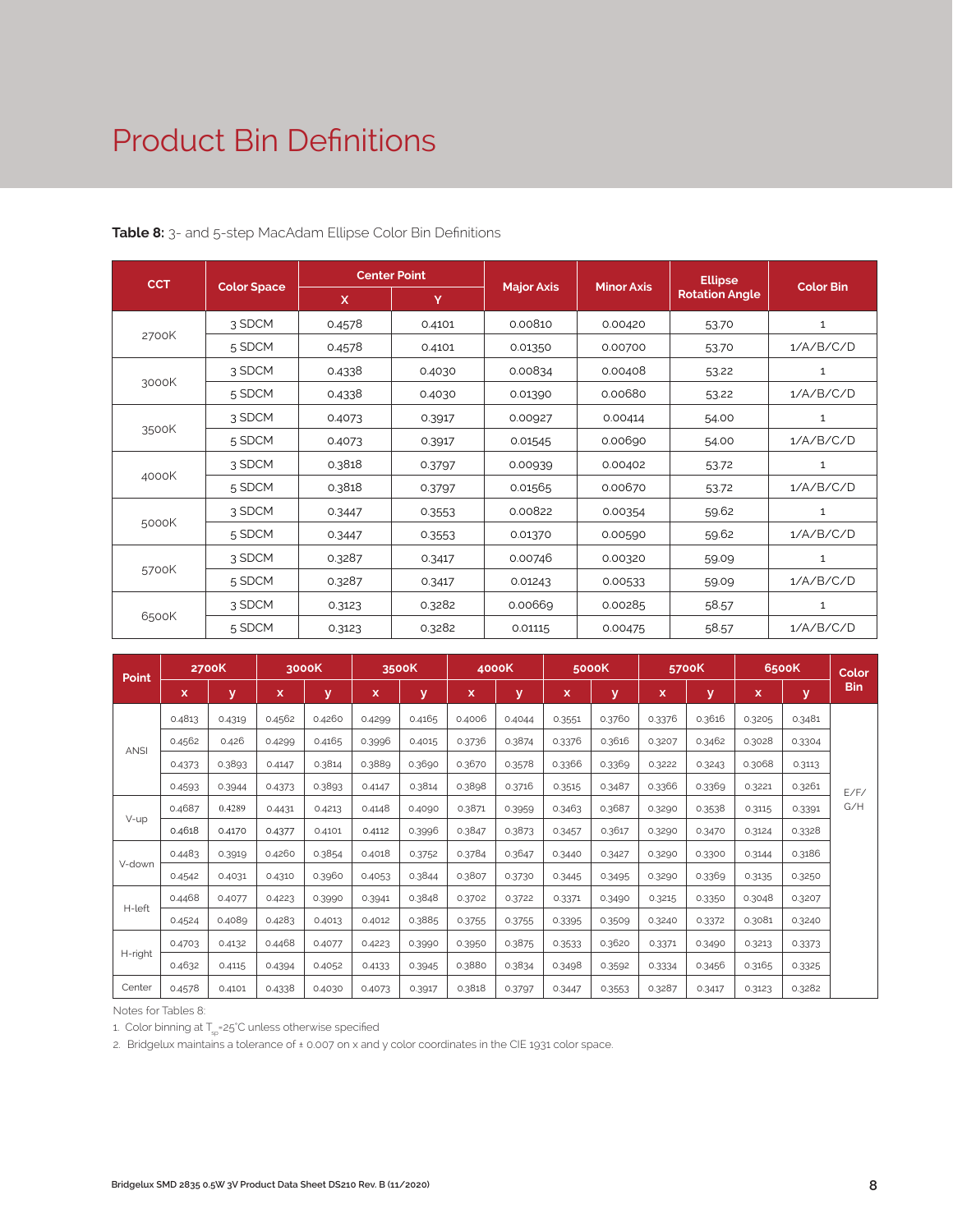### Product Bin Definitions



#### Figure 1: C.I.E. 1931 Chromaticity Diagram (9 Color Bin Structure, Cold-color Targeted at T<sub>sp</sub>=25°C)



**C**

**G**

0.2980 0.3080 0.3180 0.3280

x

 $0.3050$   $+ 0.2980$ 

0.3150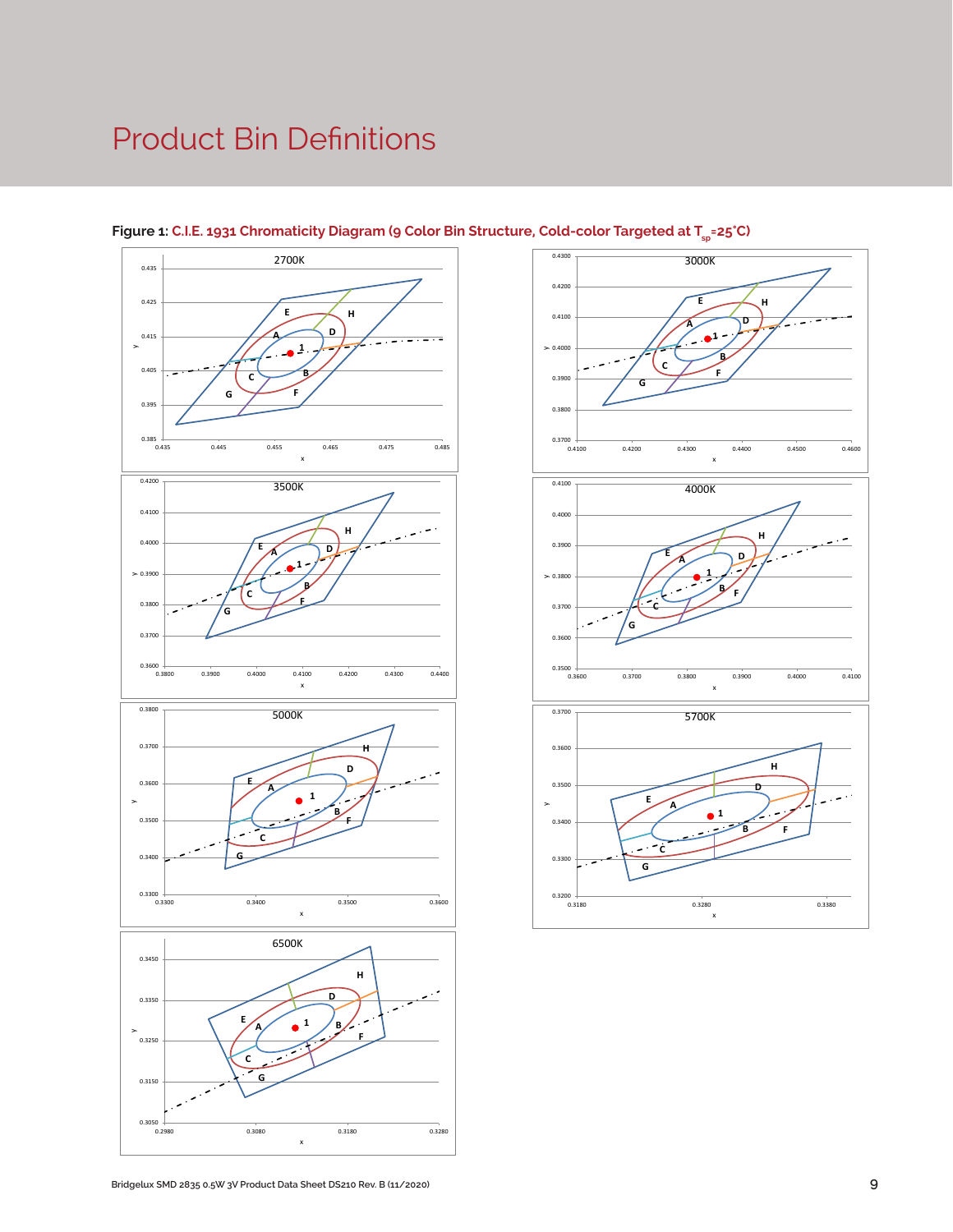### Performance Curves

#### Figure 2: Drive Current vs. Voltage (T<sub>SD</sub>=25°C)



Figure 3: Typical Relative Luminous Flux vs. Drive Current (T<sub>sp</sub>=25°C)



Note for Figure 3:

1. Bridgelux does not recommend driving mid power LEDs at low currents. Doing so may produce unpredictable results. Pulse width modulation (PWM) is recommended for dimming effects.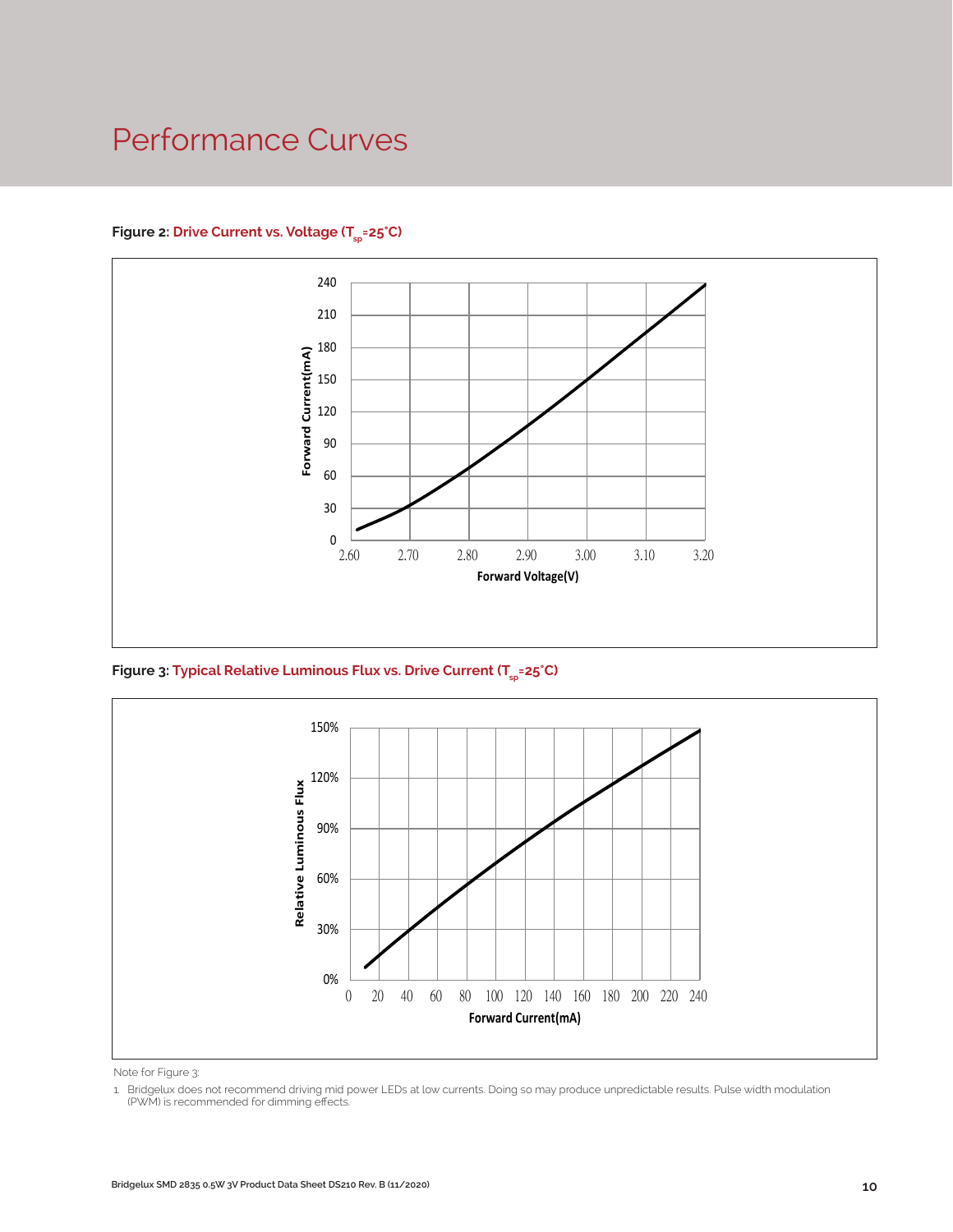### Performance Curves



#### **Figure 4: Typical Relative Flux vs. Solder Point Temperature**

**Figure 5: Typical ccx Shift vs. Solder Point Temperature**



Notes for Figures 4 & 5:

<sup>1.</sup> Characteristics shown for warm white based on 3000K and 80 CRI.

<sup>2.</sup> Characteristics shown for neutral white based on 4000K and 80 CRI.

<sup>3.</sup> Characteristics shown for cool white based on 5000K and 80 CRI.

<sup>4.</sup> For other color SKUs, the shift in color will vary. Please contact your Bridgelux Sales Representative for more information.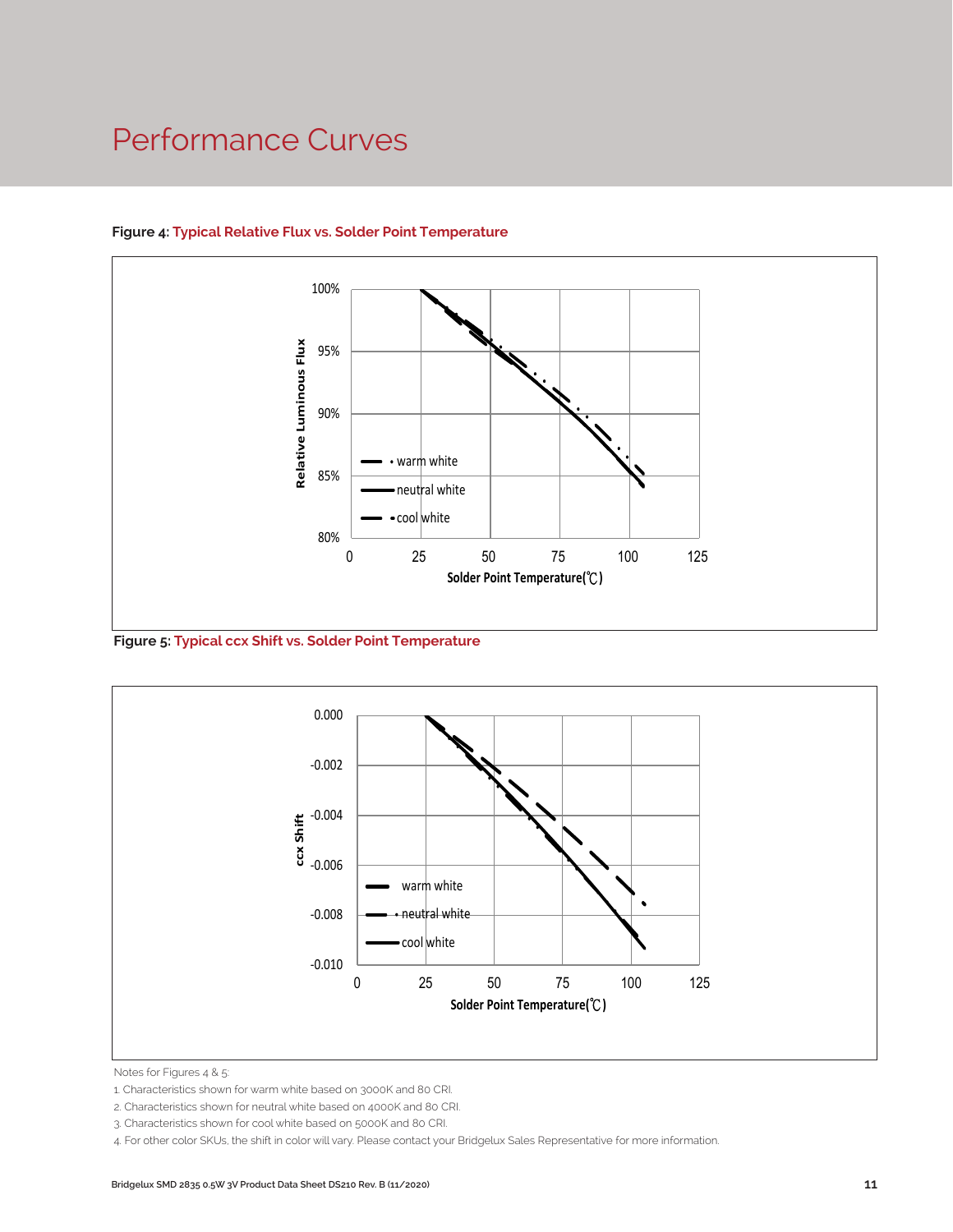### Performance Curves



#### **Figure 6: Typical ccy Shift vs. Solder Point Temperature**

Notes for Figure 6:

1. Characteristics shown for warm white based on 3000K and 80 CRI.

2. Characteristics shown for neutral white based on 4000K and 80 CRI.

3. Characteristics shown for cool white based on 5000K and 80 CRI.

4. For other color SKUs, the shift in color will vary. Please contact your Bridgelux Sales Representative for more information.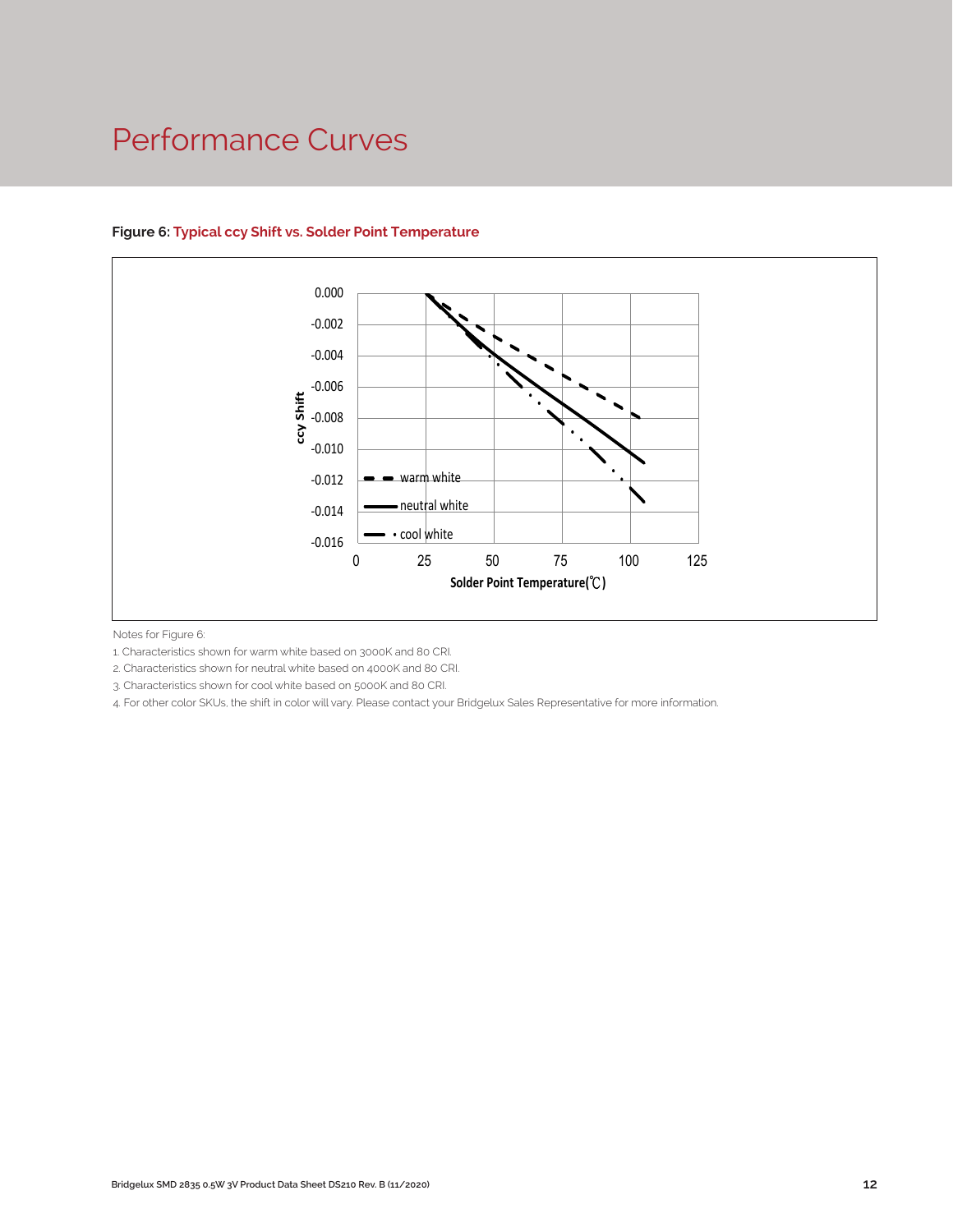### Typical Radiation Pattern



#### Figure 7: Typical Spatial Radiation Pattern at 150mA, T<sub>sp</sub>=25°C

Notes for Figure 7:

1. Typical viewing angle is 120°.

2. The viewing angle is defined as the off axis angle from the centerline where luminous intensity (Iv) is ½ of the peak value.

#### Figure 8: Typical Polar Radiation Pattern at 150mA, T<sub>sp</sub>=25°C

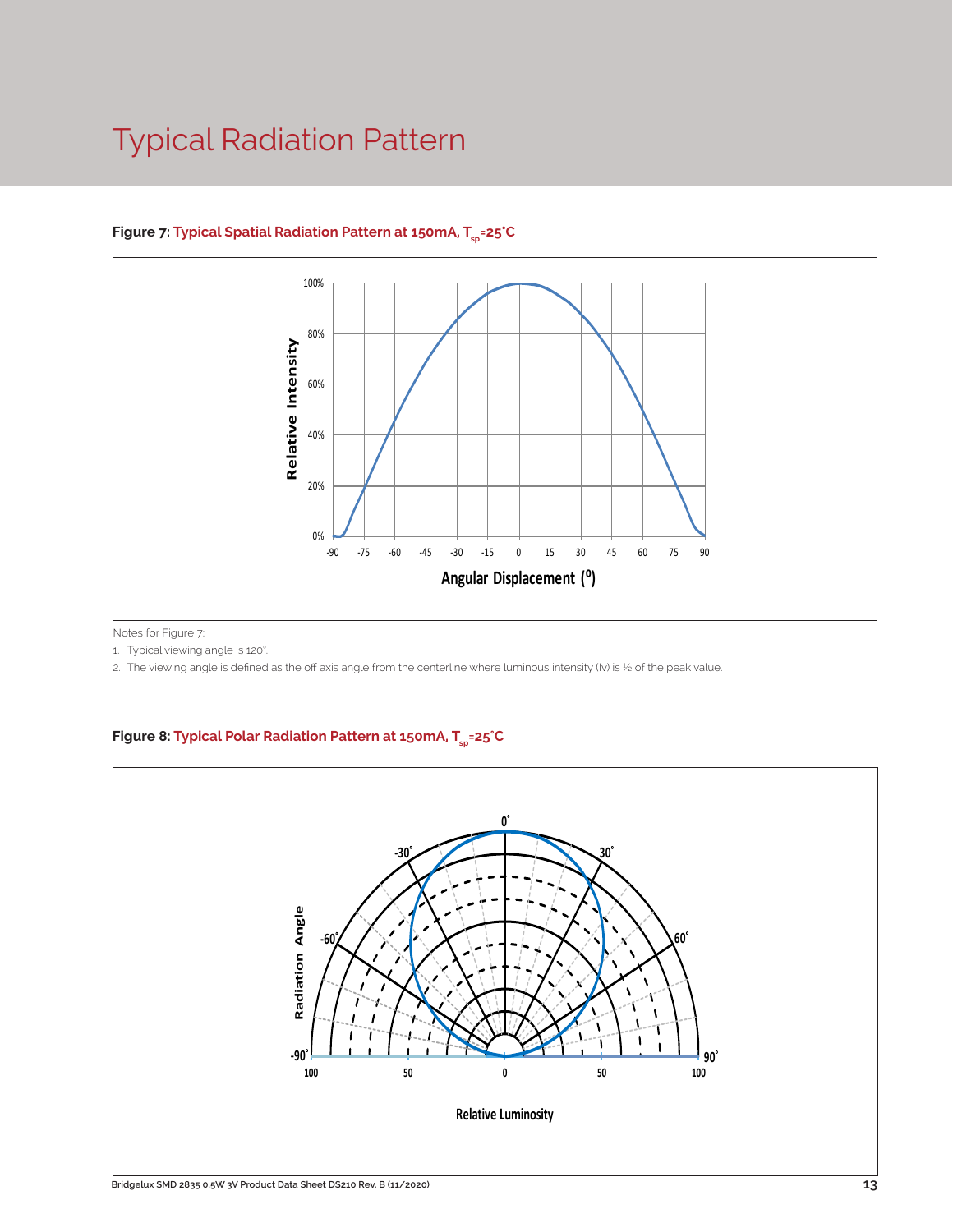# Typical Color Spectrum

#### **Figure 9: Typical Color Spectrum**



Notes for Figure 9:

1. Color spectra measured at nominal current for Tsp = 25°C

2. Color spectra shown for 80 CRI products.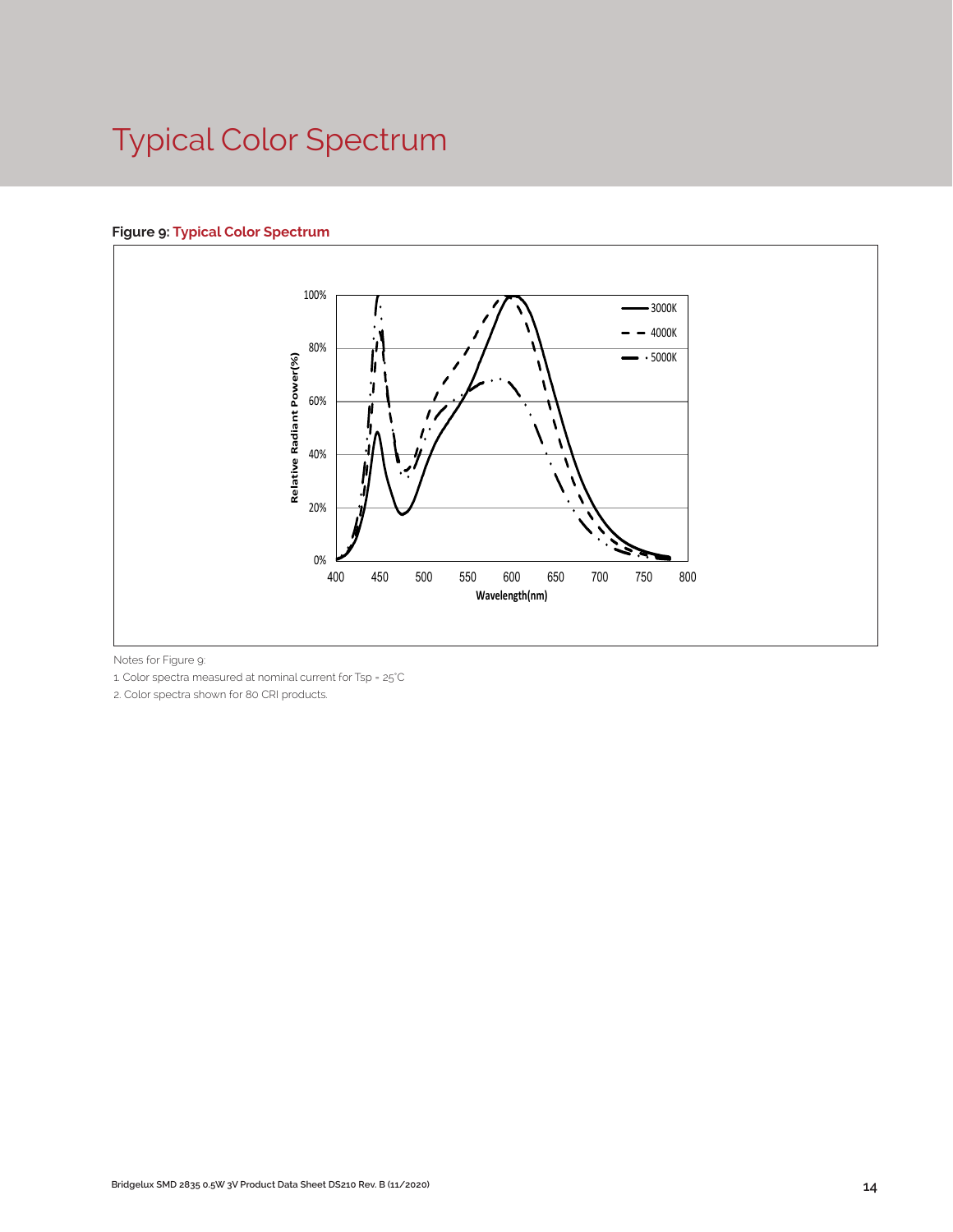### Mechanical Dimensions

#### **Figure 10: Drawing for SMD 2835**



Notes for Figure 10:

1. Drawings are not to scale.

2. Drawing dimensions are in millimeters.

3. Different mould pattern differences may

4. Unless otherwise specified, tolerances are ± 0.10mm.

### Recommended PCB Soldering Pad Pattern

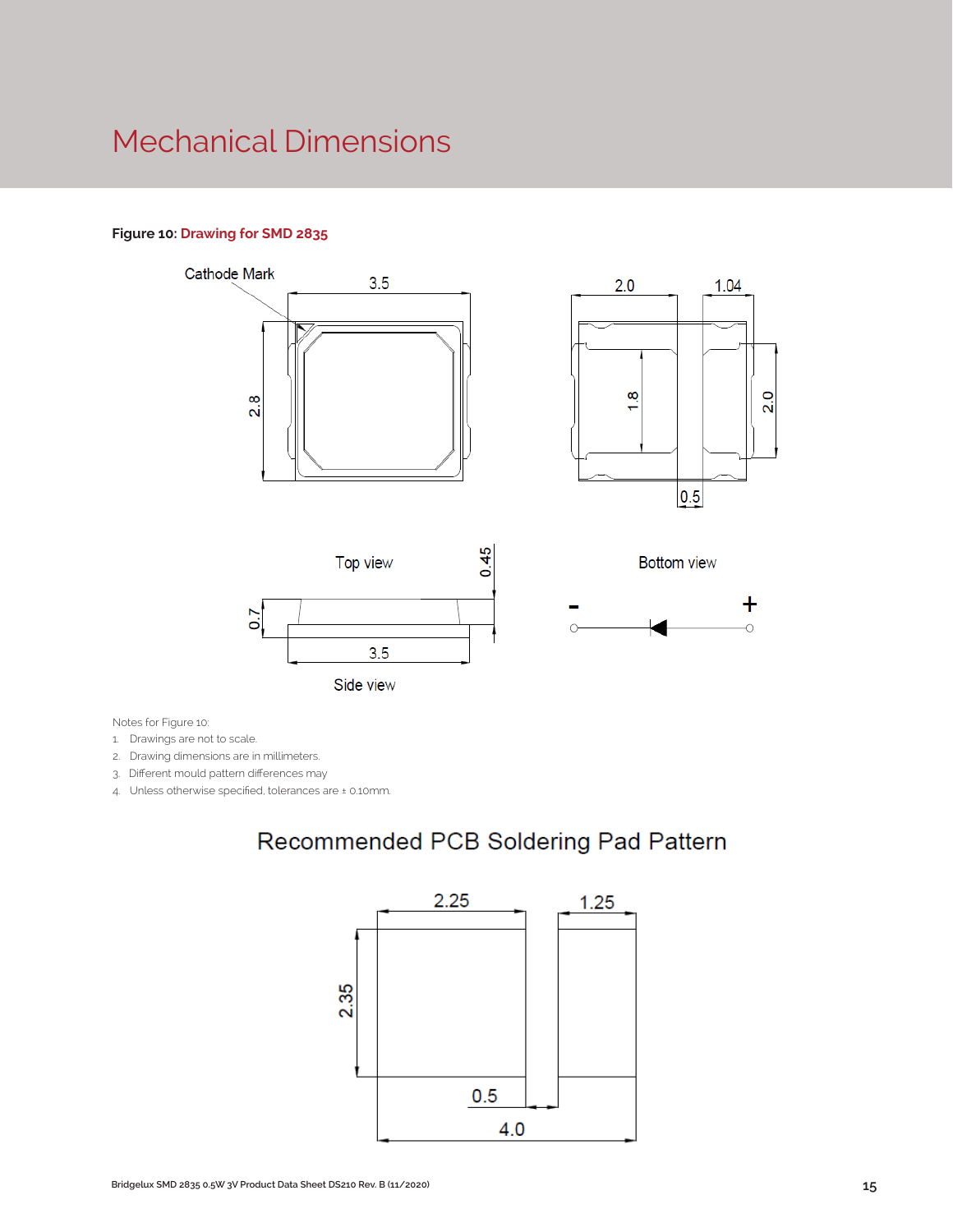# Reliability

#### **Table 9:** Reliability Test Items and Conditions

| No.            | <b>Items</b>                        | Reference<br><b>Standard</b> | <b>Test Conditions</b>                                                                                 | <b>Drive</b><br><b>Current</b> | <b>Test Duration</b> | <b>Units</b><br><b>Failed/Tested</b> |
|----------------|-------------------------------------|------------------------------|--------------------------------------------------------------------------------------------------------|--------------------------------|----------------------|--------------------------------------|
| $\mathbf{1}$   | Moisture/Reflow Sensitivity         | J-STD-020E                   | $T_{\text{cld}}$ = 260°C, 10sec,<br>Precondition: 60°C, 60%RH, 168hr                                   |                                | 3 reflows            | 0/22                                 |
| $\overline{c}$ | Low Temperature Storage             | JESD22-A119                  | $T_a = -40^{\circ}C$                                                                                   | $\overline{\phantom{a}}$       | 1000 hours           | 0/22                                 |
| 3              | High Temperature Storage            | JESD22-A103D                 | $T_a = 100^{\circ}$ C                                                                                  |                                | 1000 hours           | 0/22                                 |
| 4              | Low Temperature Operating Life      | JESD22-A108D                 | $T_s = -40^{\circ}C$                                                                                   | 240 <sub>m</sub> A             | 1000 hours           | 0/22                                 |
| 5              | Temperature Humidity Operating Life | JESD22-A101C                 | $T_{\rm SD} = 85^{\circ}$ C, RH=85%                                                                    | 150 <sub>m</sub> A             | 1000 hours           | 0/22                                 |
| 6              | High Temperature Operating Life     | JESD22-A108D                 | $T_{\rm SD} = 85^{\circ}C$                                                                             | 240 <sub>m</sub> A             | 1000 hours           | 0/22                                 |
| $\overline{7}$ | Power switching                     | IEC62717:2014                | $T_{\rm SD} = 85^{\circ}C$<br>30 sec on, 30 sec off                                                    | 240 <sub>m</sub> A             | 30000 cycles         | 0/22                                 |
| 8              | Thermal Shock                       | JESD22-A106B                 | $T_a = -40^{\circ}C \sim 100^{\circ}C$ ;<br>Dwell: 15min; Transfer: 10sec                              | $\sim$                         | 200 cycles           | 0/22                                 |
| 9              | Temperature Cycle                   | JESD22-A104E                 | $T_a = -40^{\circ}C - 100^{\circ}C$ ;<br>Dwell at extreme temperature: 15min;<br>Ramp rate < 105°C/min |                                | 200 cycles           | 0/22                                 |
| 10             | Electrostatic Discharge             | JS-001-2012                  | HBM, $2KV$ , $1.5k\Omega$ , 100pF,<br>Alternately positive or negative                                 | $\overline{\phantom{a}}$       |                      | 0/22                                 |

#### **Passing Criteria**

| <b>Item</b>                     | <b>Symbol</b> | <b>Test Condition</b> | <b>Passing Criteria</b> |  |  |
|---------------------------------|---------------|-----------------------|-------------------------|--|--|
| Forward Voltage                 |               | 240 <sub>m</sub> A    | ΔVf<10%                 |  |  |
| Luminous Flux                   | ۲v            | 240mA                 | ΔFν<30%                 |  |  |
| <b>Chromaticity Coordinates</b> | (x, y)        | 240mA                 | Δu'v'<0.007             |  |  |

Notes for Tables 9:

1. Measurements are performed after allowing the LEDs to return to room temperature

2.  $\mathsf{T}_{\sf std}$  : reflow soldering temperature;  $\mathsf{T}_{\sf a}$  : ambient temperature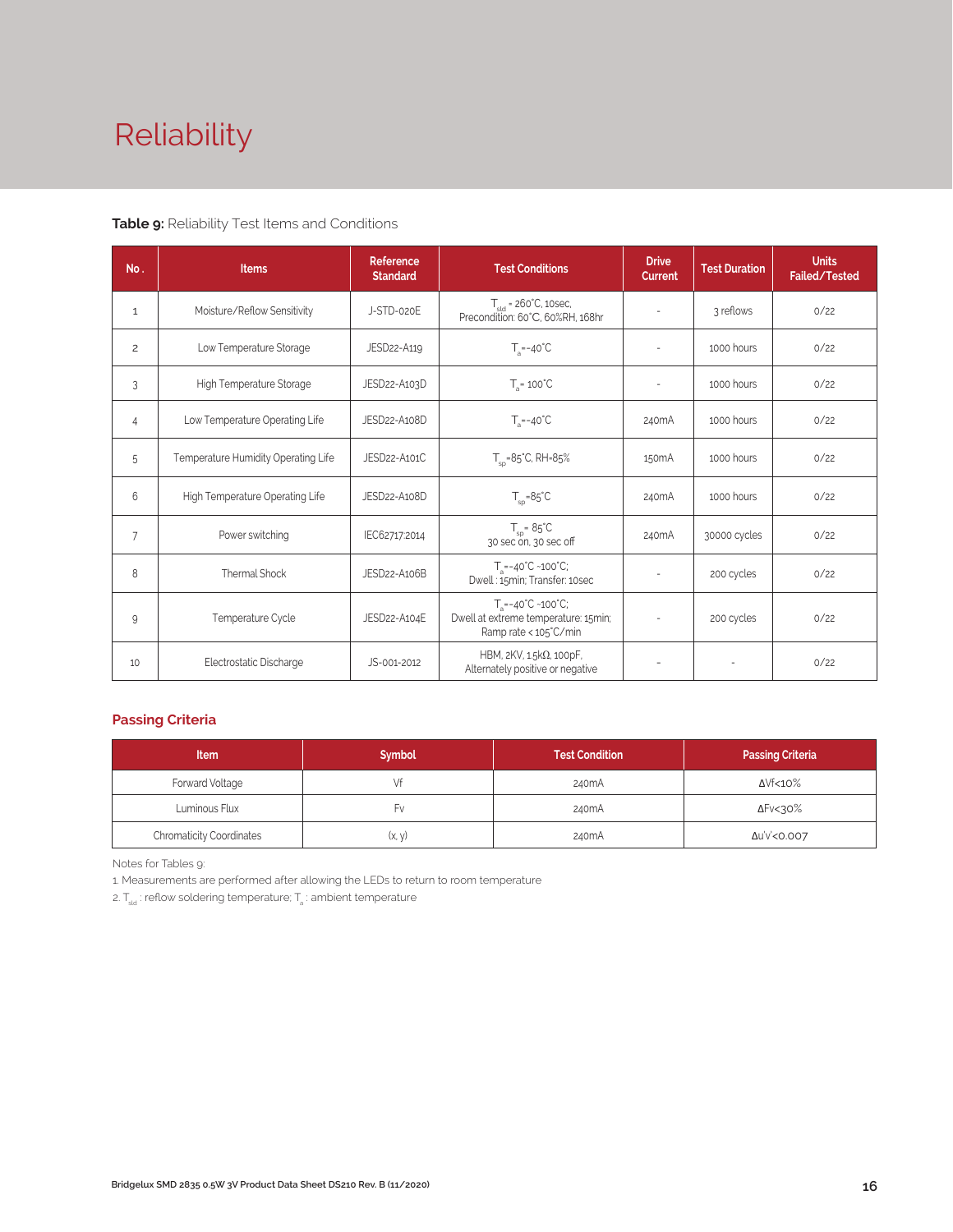### Reflow Characteristics

#### **Figure 11 : Reflow Profile**



| <b>Profile Feature</b>                                                 | <b>Lead Free Assembly</b> |  |  |
|------------------------------------------------------------------------|---------------------------|--|--|
| Temperature Min. (Ts_min)                                              | $160^{\circ}$ C           |  |  |
| Temperature Max. (Ts_max)                                              | $205^{\circ}C$            |  |  |
| Time (ts) from Ts_min to Ts_max                                        | 60-150 seconds            |  |  |
| Ramp-Up Rate (TL to Tp)                                                | 3 °C/second               |  |  |
| Liquidus Temperature (TL)                                              | 220 °C                    |  |  |
| Time (TL) Maintained Above TL                                          | 60-150 seconds            |  |  |
| Peak Temp(Tp)                                                          | 260 °C max.               |  |  |
| Time (Tp) Within 5 °C of the Specified Classification Temperature (Tc) | 25 seconds max.           |  |  |
| Ramp-Down Rate (Tp to TL)                                              | 5 °C/second max.          |  |  |
| Time 25 °C to Peak Temperature                                         | 10 minutes max.           |  |  |

#### **Figure 12 : Pick and Place**



Note for Figure 12:

1. When using a pick and place machine, choose a nozzle that has a larger diameter than the LED's emitting surface. Using a Pick-and-Place nozzle with a smaller diameter than the size of the LEDs emitting surface will cause damage and may also cause the LED to not illuminate.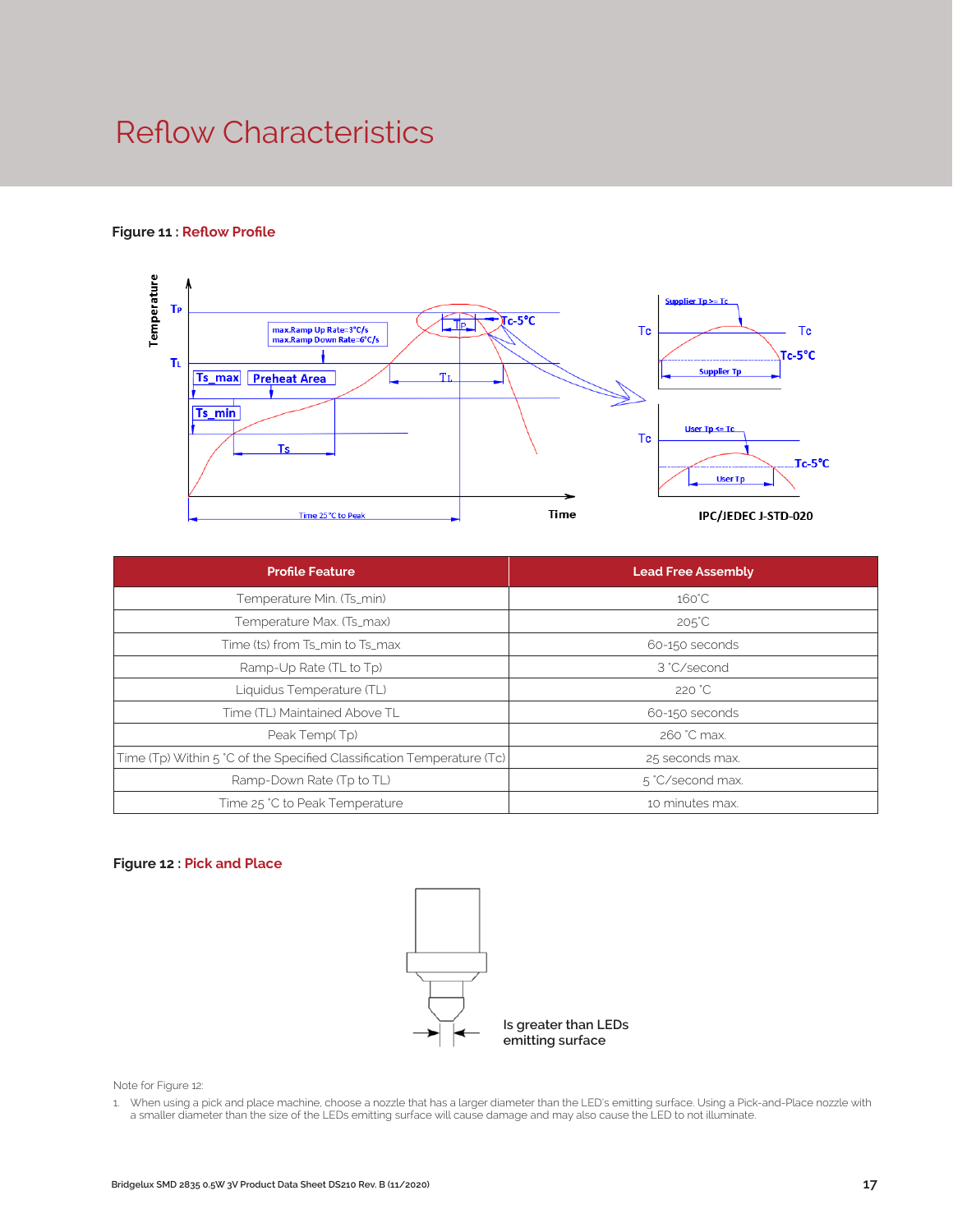### Packaging

#### **Figure 13: Emitter Reel Drawings**



Note for Figure 13:

1. Drawings are not to scale. Drawing dimensions are in millimeters.

#### **Figure 14: Emitter Tape Drawings**





Note for Figure 14:

1. Drawings are not to scale. Drawing dimensions are in millimeters.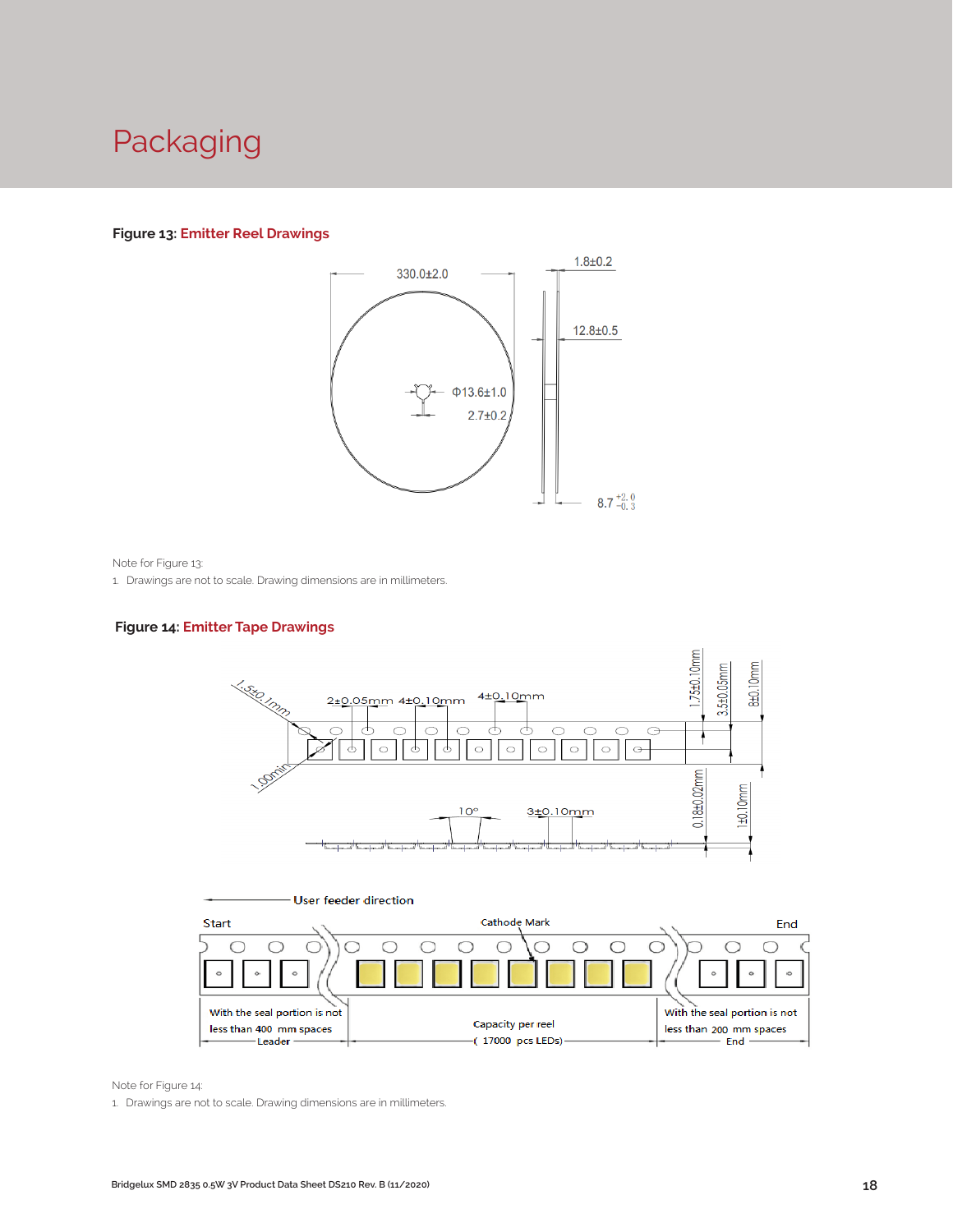# Packaging



#### **Figure 15: Emitter Reel Packaging Drawings**

Note for Figure 15:

1. Drawings are not to scale.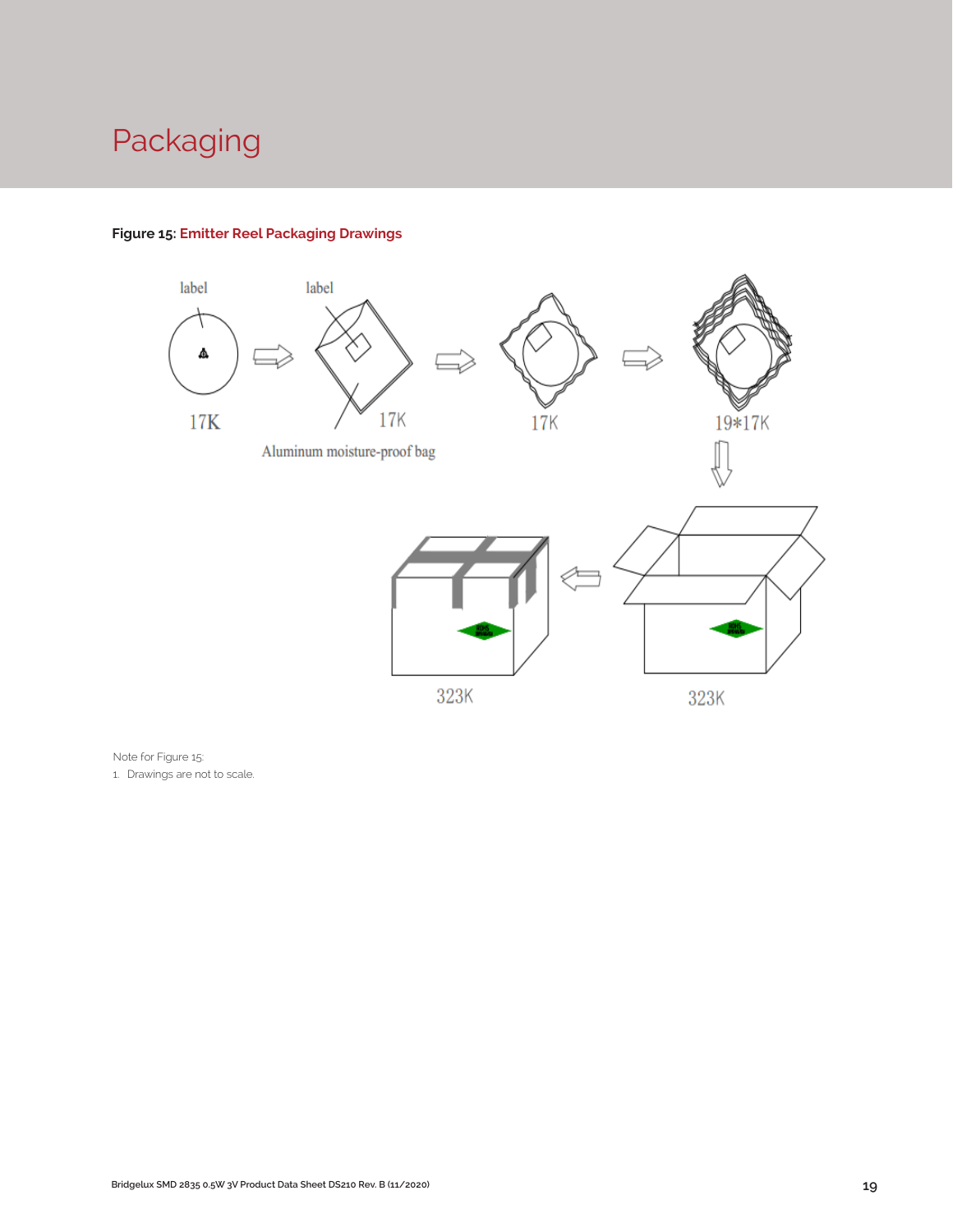# Design Resources

Please contact your Bridgelux sales representative for assistance.

### **Precautions**

#### **CAUTION: CHEMICAL EXPOSURE HAZARD**

Exposure to some chemicals commonly used in luminaire manufacturing and assembly can cause damage to the LED emitter. Please consult Bridgelux Application Note AN51 for additional information.

#### **CAUTION: EYE SAFETY**

Eye safety classification for the use of Bridgelux SMD LED emitter is in accordance with IEC specification EN62471: Photobiological Safety of Lamps and Lamp Systems. SMD LED emitters are classified as Risk Group 1 when operated at or below the maximum drive current. Please use appropriate precautions. It is important that employees working with LEDs are trained to use them safely.

#### **CAUTION: RISK OF BURN**

Do not touch the SMD LED emitter during operation. Allow the emitter to cool for a sufficient period of time before handling. The SMD LED emitter may reach elevated temperatures such that could burn skin when touched.

### **CAUTION**

#### **CONTACT WITH LIGHT EMITTING SURFACE (LES)**

Avoid any contact with the LES. Do not touch the LES of the emitter or apply stress to the LES (yellow phosphor resin area). Contact may cause damage to the emitter

Optics and reflectors must not be mounted in contact with the LES (yellow phosphor resin area).

### Disclaimers

#### **MINOR PRODUCT CHANGE POLICY**

The rigorous qualification testing on products offered by Bridgelux provides performance assurance. Slight cosmetic changes that do not affect form, fit, or function may occur as Bridgelux continues product optimization.

#### **STANDARD TEST CONDITIONS**

Unless otherwise stated, LED emitter testing is performed at the nominal drive current.